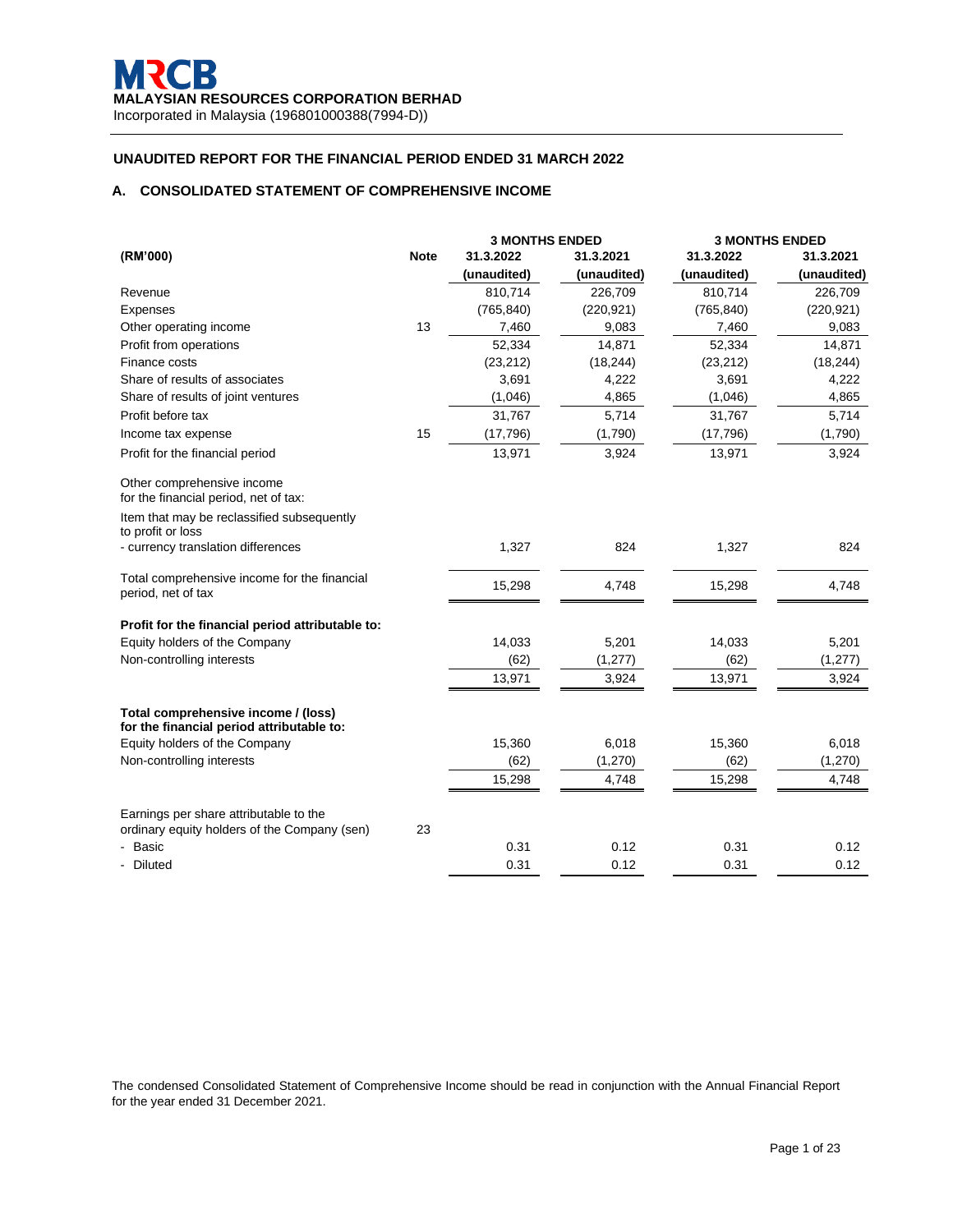# **B. CONSOLIDATED STATEMENT OF FINANCIAL POSITION**

| (RM'000)                                              | As at<br>31.3.2022<br>(unaudited) | As at<br>31.12.2021<br>(audited) |
|-------------------------------------------------------|-----------------------------------|----------------------------------|
| <b>ASSETS</b>                                         |                                   |                                  |
| <b>Non-current assets</b>                             |                                   |                                  |
| Property, plant and equipment                         | 698,499                           | 704,207                          |
| Investment properties                                 | 1,482,434                         | 1,478,255                        |
| Right-of-use assets                                   | 34,609                            | 38,322                           |
| Inventories                                           | 1,961,917                         | 1,951,952                        |
| Associates                                            | 463,846                           | 473,897                          |
| Joint ventures                                        | 286,080                           | 287,126                          |
| Long term loan and receivables                        | 225,844                           | 225,653                          |
| Amount due from joint ventures                        | 80,010                            | 80,010                           |
| Lease receivables                                     | 1,320                             | 1,637                            |
| Intangible assets                                     | 214,322                           | 215,661                          |
| Deferred tax assets                                   | 95,640                            | 97,293                           |
|                                                       | 5,544,521                         | 5,554,013                        |
| <b>Current assets</b>                                 |                                   |                                  |
| Inventories                                           | 836,816                           | 857,676                          |
| Trade and other receivables                           | 1,394,421                         | 1,424,636                        |
| Amount due from associates and joint ventures         | 24,305                            | 20,400                           |
| Contract assets                                       | 648,484                           | 643,387                          |
| Lease receivables                                     | 1,261                             | 1,257                            |
| Tax recoverable                                       | 9,090                             | 22,723                           |
| Financial assets at fair value through profit or loss | 62,843                            | 102,659                          |
| Deposits, cash and bank balances                      | 726,545                           | 578,707                          |
|                                                       | 3,703,765                         | 3,651,445                        |
|                                                       |                                   |                                  |
| <b>TOTAL ASSETS</b>                                   | 9,248,286                         | 9,205,458                        |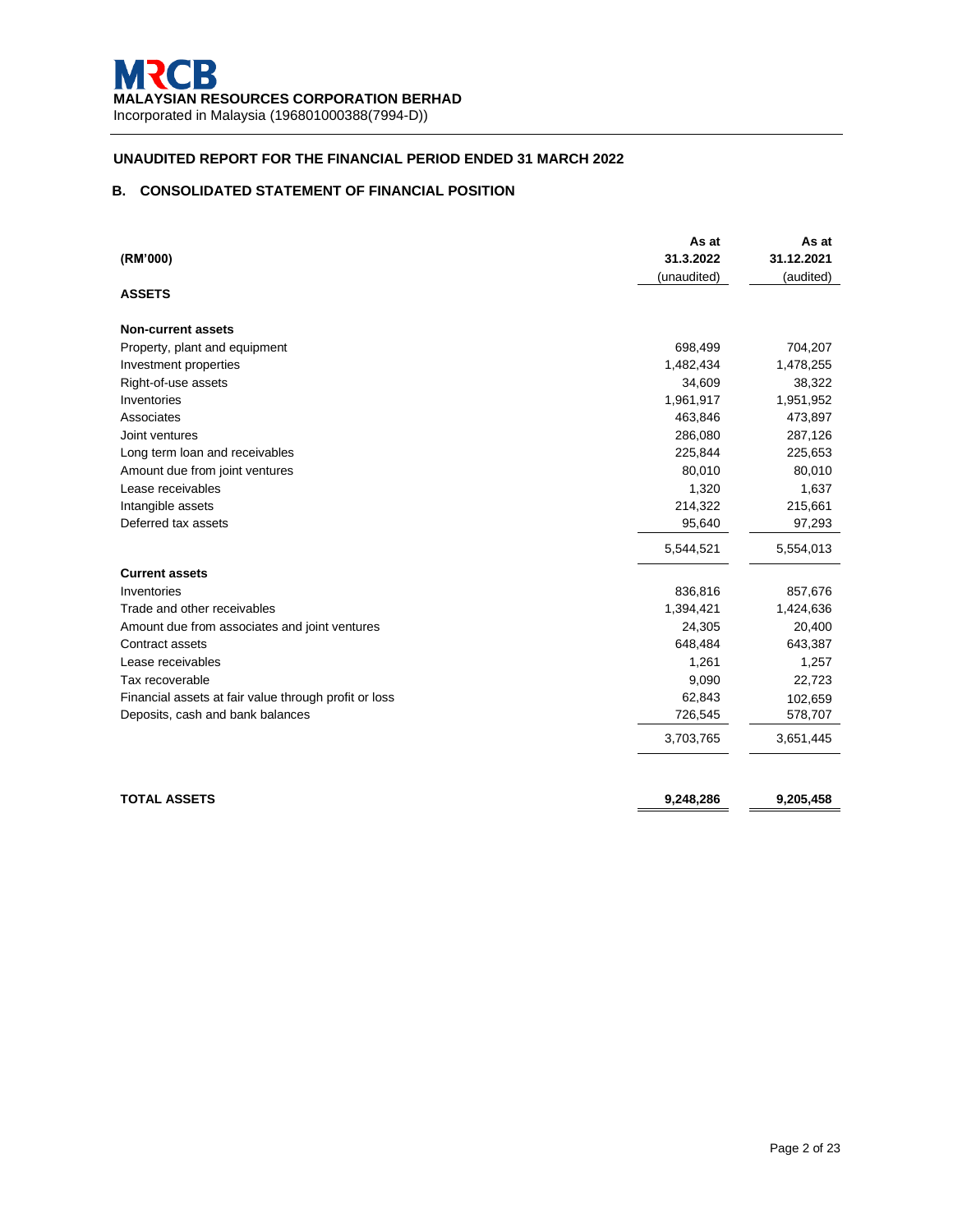## **B. CONSOLIDATED STATEMENT OF FINANCIAL POSITION (cont'd)**

|                                                         | As at       | As at      |
|---------------------------------------------------------|-------------|------------|
| (RM'000)                                                | 31.3.2022   | 31.12.2021 |
|                                                         | (unaudited) | (audited)  |
| <b>EQUITY AND LIABILITIES</b>                           |             |            |
| Equity attributable to equity holders of the Company    |             |            |
| Share capital                                           | 4,356,106   | 4,356,106  |
| Retained earnings                                       | 172,966     | 160,529    |
| Other reserves                                          | (2,631)     | (3,958)    |
|                                                         | 4,526,441   | 4,512,677  |
| Non-controlling interests                               | 29,347      | 27,813     |
| <b>Total equity</b>                                     | 4,555,788   | 4,540,490  |
| <b>Non-current liabilities</b>                          |             |            |
| Post-employment benefit obligations                     | 17,647      | 17,406     |
| Long term borrowings                                    | 1,464,211   | 1,453,625  |
| Long term liabilities                                   | 372,419     | 366,789    |
| Government grant                                        | 129,779     | 130,063    |
| Deferred tax liabilities                                | 71,340      | 73,703     |
| <b>Contract liabilities</b>                             | 140,258     | 140,258    |
| Lease liabilities                                       | 29,141      | 31,001     |
| Provision for restoration costs                         | 852         | 840        |
|                                                         | 2,225,647   | 2,213,685  |
| <b>Current liabilities</b>                              |             |            |
| Trade and other payables                                | 1,666,047   | 1,772,535  |
| <b>Current tax liabilities</b>                          | 18,249      | 23,533     |
| Short term borrowings                                   | 630,140     | 478,572    |
| <b>Contract liabilities</b>                             | 137,150     | 128,518    |
| Lease liabilities                                       | 7,559       | 9,099      |
| <b>Other liabilities</b>                                | 7,543       | 38,863     |
| Provision for restoration costs                         | 163         | 163        |
|                                                         | 2,466,851   | 2,451,283  |
| <b>Total liabilities</b>                                | 4,692,498   | 4,664,968  |
| <b>TOTAL EQUITY AND LIABILITIES</b>                     | 9,248,286   | 9,205,458  |
| Net assets per share attributable to the equity holders |             |            |
| of the Company (sen)                                    | 101.3       | 101.0      |

The condensed Consolidated Statements of Financial Position should be read in conjunction with the Annual Financial Report for the year ended 31 December 2021.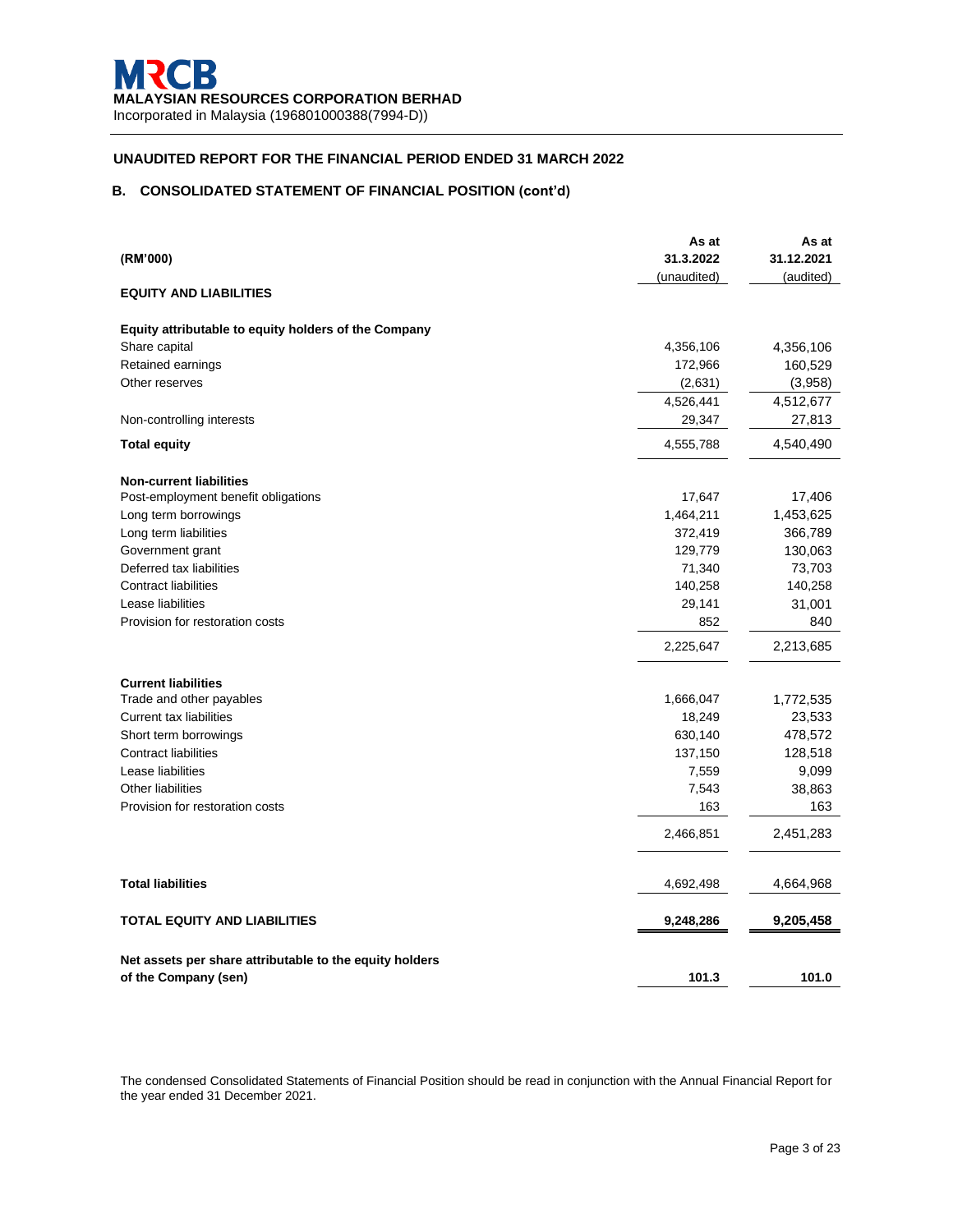# **C. CONSOLIDATED STATEMENT OF CASH FLOWS**

|                                                                | <b>3 MONTHS ENDED</b>    |                          |  |  |
|----------------------------------------------------------------|--------------------------|--------------------------|--|--|
| (RM'000)                                                       | 31.3.2022<br>(unaudited) | 31.3.2021<br>(unaudited) |  |  |
| <b>Operating activities</b>                                    |                          |                          |  |  |
| Cash receipts from customers                                   | 828,192                  | 222,505                  |  |  |
| Cash paid to suppliers and employees                           | (871, 248)               | (315,147)                |  |  |
| Cash used in operations                                        | (43,056)                 | (92, 642)                |  |  |
| Bank service charges paid                                      | (1, 106)                 | (575)                    |  |  |
| Net taxes paid                                                 | (9, 490)                 | (10, 213)                |  |  |
| Net cash used in operating activities                          | (53, 652)                | (103, 430)               |  |  |
| <b>Investing activities</b>                                    |                          |                          |  |  |
| Dividend received                                              | 13,512                   | 12,528                   |  |  |
| Non-equity investments                                         | 40,369                   | 30,712                   |  |  |
| Net cash generated from investing activities                   | 53,881                   | 43,240                   |  |  |
| <b>Financing activities</b>                                    |                          |                          |  |  |
| Proceeds from borrowings                                       | 179,775                  | 164,618                  |  |  |
| Repayment of borrowings                                        | (19, 954)                | (266, 624)               |  |  |
| Finance costs paid                                             | (16,981)                 | (25, 199)                |  |  |
| Pledge of restricted cash                                      | (177, 650)               | (9,202)                  |  |  |
| Net cash used in financing activities                          | (34, 810)                | (136, 407)               |  |  |
| Decrease in cash and cash equivalent                           | (34, 581)                | (196, 597)               |  |  |
| Cash and cash equivalents at beginning of the financial period | 479,863                  | 431,287                  |  |  |
| Foreign currency translation difference on opening balance     | 4,769                    |                          |  |  |
| Cash and cash equivalent at end of financial period            | 450,051                  | 234,690                  |  |  |

**For the purpose of the consolidated statements of cash flows, the cash and cash equivalents comprised the following:**

|                                                         |             | <b>3 MONTHS ENDED</b> |  |  |  |
|---------------------------------------------------------|-------------|-----------------------|--|--|--|
| (RM'000)                                                | 31.3.2022   | 31.3.2021             |  |  |  |
|                                                         | (unaudited) | (unaudited)           |  |  |  |
|                                                         |             |                       |  |  |  |
| Bank balances and deposits                              | 726.545     | 353,017               |  |  |  |
| Less: Bank balances and deposits held as security value | (276, 494)  | (118, 327)            |  |  |  |
|                                                         | 450,051     | 234,690               |  |  |  |

The condensed Consolidated Statements of Cash Flows should be read in conjunction with the Annual Financial Report for the year ended 31 December 2021.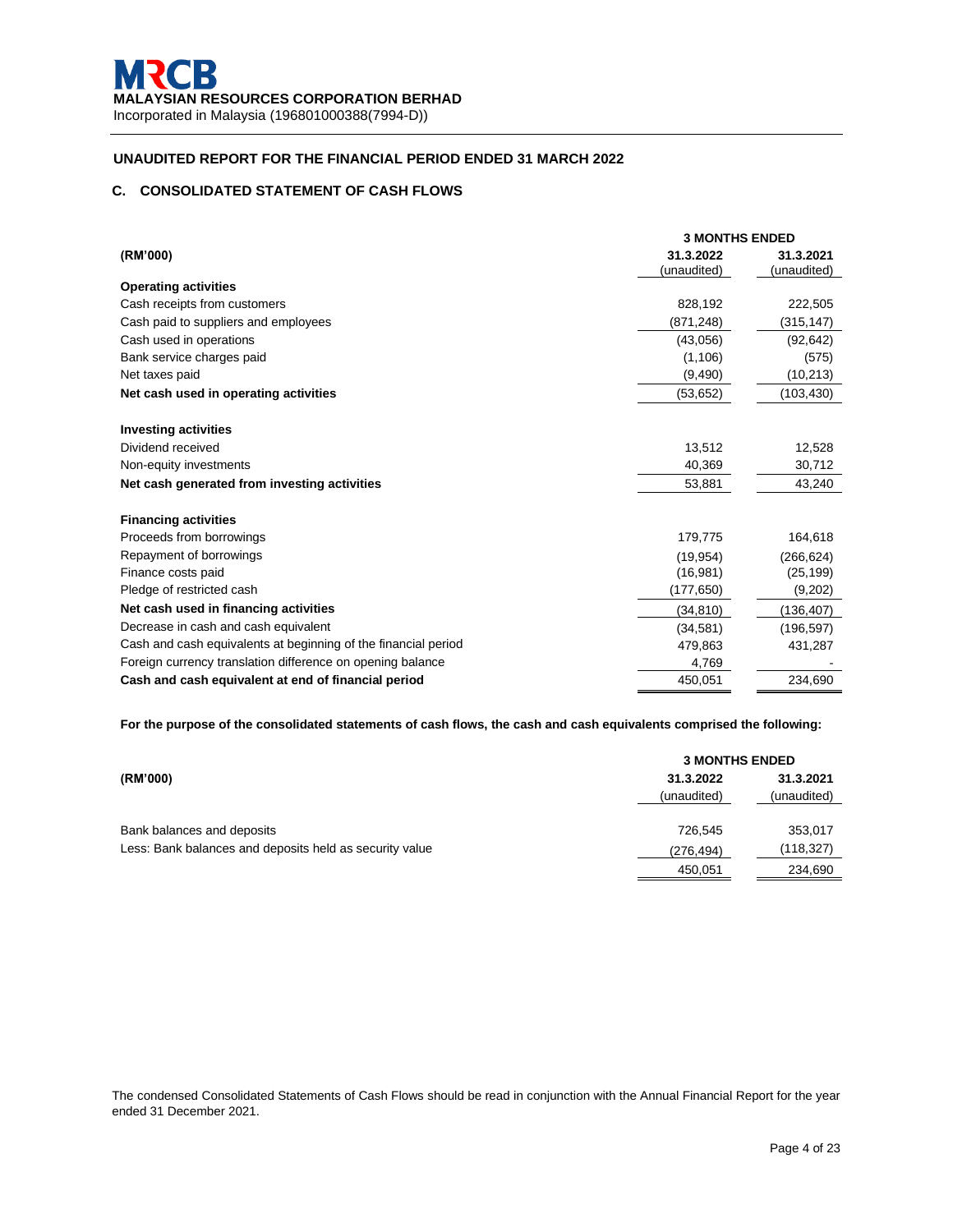# **D. CONSOLIDATED STATEMENT OF CHANGES IN EQUITY**

| ATTRIBUTABLE TO EQUITY HOLDERS OF THE COMPANY                             |                          |                          |                      |           |                                         |                     |
|---------------------------------------------------------------------------|--------------------------|--------------------------|----------------------|-----------|-----------------------------------------|---------------------|
| (RM'000)                                                                  | <b>Share</b><br>Capital  | Other<br><b>Reserves</b> | Retained<br>Earnings | Total     | Non-<br>controlling<br><b>Interests</b> | <b>Total Equity</b> |
| As at 1 January 2022                                                      | 4,356,106                | (3,958)                  | 160,529              | 4,512,677 | 27,813                                  | 4,540,490           |
| Comprehensive income / (loss)<br>Profit / (loss) for the financial period |                          | $\blacksquare$           | 14,033               | 14,033    | (62)                                    | 13,971              |
| Other comprehensive income                                                |                          |                          |                      |           |                                         |                     |
| Currency translation differences                                          |                          | 1,327                    |                      | 1,327     |                                         | 1,327               |
| Total comprehensive income / (loss)                                       | $\overline{\phantom{0}}$ | 1,327                    | 14,033               | 15,360    | (62)                                    | 15,298              |
| <b>Transaction with owners</b>                                            |                          |                          |                      |           |                                         |                     |
| Acquisition of balance equity in a subsidiary                             |                          |                          | (1,596)              | (1,596)   | 1,596                                   |                     |
| Total transaction with owners                                             |                          | $\blacksquare$           | (1,596)              | (1,596)   | 1,596                                   |                     |
| As at 31 March 2022 (unaudited)                                           | 4,356,106                | (2,631)                  | 172,966              | 4,526,441 | 29,347                                  | 4,555,788           |

|                                  | <b>OTHER RESERVES</b>    |                                                          |                                                 |         |  |
|----------------------------------|--------------------------|----------------------------------------------------------|-------------------------------------------------|---------|--|
| (RM'000)                         | Other<br><b>Reserves</b> | <b>Currency</b><br><b>Translation</b><br><b>Reserves</b> | Retirement<br><b>Benefit</b><br><b>Reserves</b> | Total   |  |
| As at 1 January 2022             | 1,666                    | 210                                                      | (5,834)                                         | (3,958) |  |
| Other comprehensive income       |                          |                                                          |                                                 |         |  |
| Currency translation differences | $\overline{\phantom{0}}$ | 1,327                                                    |                                                 | 1,327   |  |
| Total comprehensive income       |                          | 1,327                                                    |                                                 | 1,327   |  |
| As at 31 March 2022 (unaudited)  | 1,666                    | 1,537                                                    | (5,834)                                         | (2,631) |  |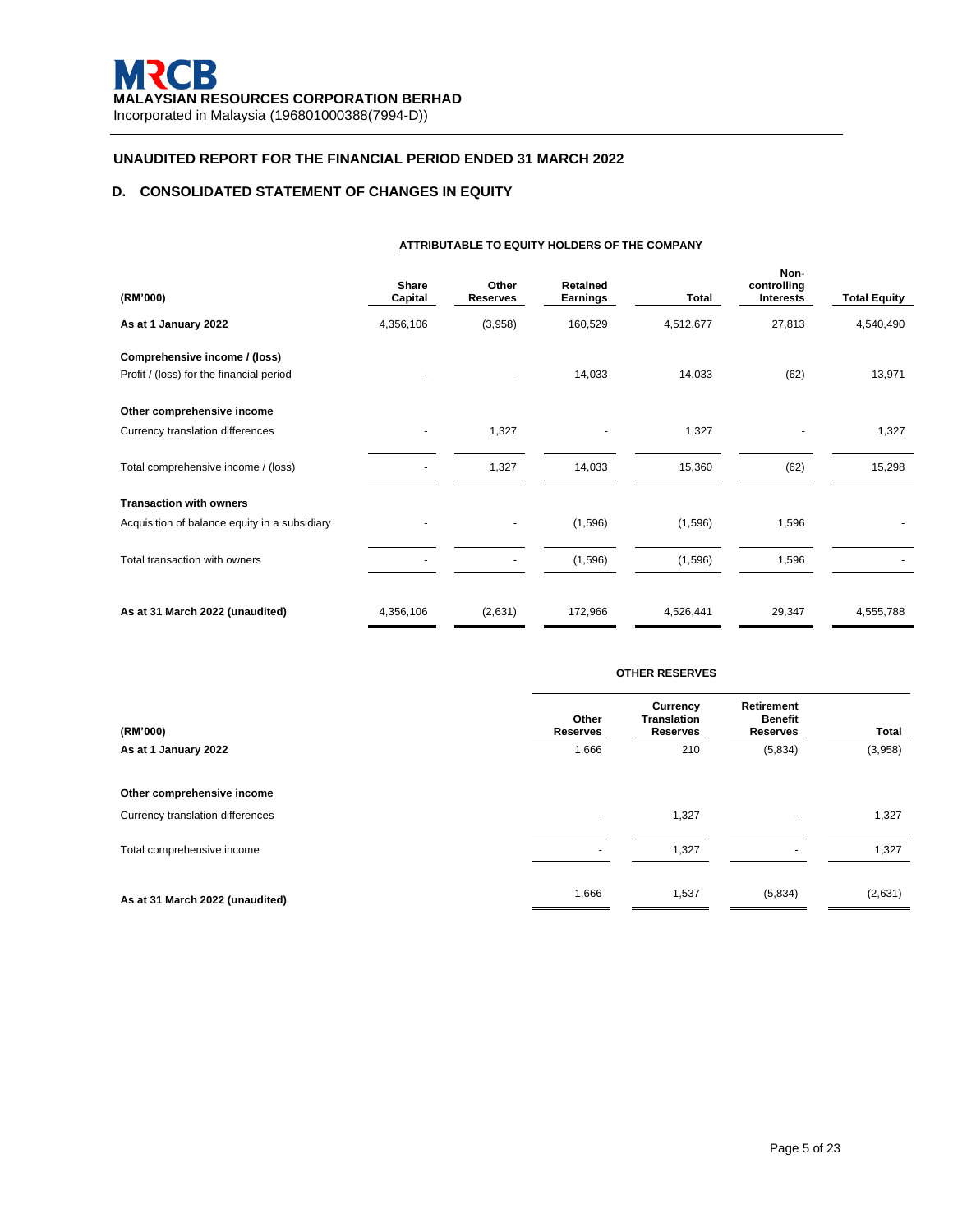# **D. CONSOLIDATED STATEMENT OF CHANGES IN EQUITY (cont'd)**

|                                                                         | ATTRIBUTABLE TO EQUITY HOLDERS OF THE COMPANY |                          |                             |              |                                         |                     |  |
|-------------------------------------------------------------------------|-----------------------------------------------|--------------------------|-----------------------------|--------------|-----------------------------------------|---------------------|--|
| (RM'000)                                                                | Share<br>Capital                              | Other<br><b>Reserves</b> | <b>Retained</b><br>Earnings | <b>Total</b> | Non-<br>controlling<br><b>Interests</b> | <b>Total Equity</b> |  |
| As at 1 January 2021                                                    | 4,331,702                                     | 5,211                    | 213,721                     | 4,550,634    | 10,112                                  | 4,560,746           |  |
| Comprehensive income / (loss)<br>Profit / (loss) for the financial year |                                               |                          | 15,834                      | 15,834       | (9, 116)                                | 6,718               |  |
| Other comprehensive income / (loss)                                     |                                               |                          |                             |              |                                         |                     |  |
| Currency translation differences                                        |                                               | (802)                    |                             | (802)        | 7                                       | (795)               |  |
| Post-employment benefits obligation                                     |                                               | 2                        | (2)                         |              |                                         |                     |  |
| Total comprehensive income / (loss)                                     |                                               | (800)                    | 15,832                      | 15,032       | (9, 109)                                | 5,923               |  |
| <b>Transactions with owners</b>                                         |                                               |                          |                             |              |                                         |                     |  |
| Share-based payment transaction                                         |                                               | (8, 369)                 | 996                         | (7, 373)     |                                         | (7, 373)            |  |
| Acquisition of balance equity in subsidiaries                           |                                               |                          | (25,900)                    | (25,900)     | 25,900                                  |                     |  |
| Acquisition of a subsidiary                                             |                                               |                          |                             |              | 910                                     | 910                 |  |
| Issue of shares                                                         |                                               |                          |                             |              |                                         |                     |  |
| - Dividend reinvestment plan                                            | 24,404                                        |                          |                             | 24,404       |                                         | 24,404              |  |
| Dividends paid for financial year ended<br>- 31 December 2020           |                                               |                          | (44, 120)                   | (44, 120)    |                                         | (44, 120)           |  |
| Total transactions with owners                                          | 24,404                                        | (8,369)                  | (69, 024)                   | (52, 989)    | 26,810                                  | (26, 179)           |  |
| As at 31 December 2021 (audited)                                        | 4,356,106                                     | (3,958)                  | 160,529                     | 4,512,677    | 27,813                                  | 4,540,490           |  |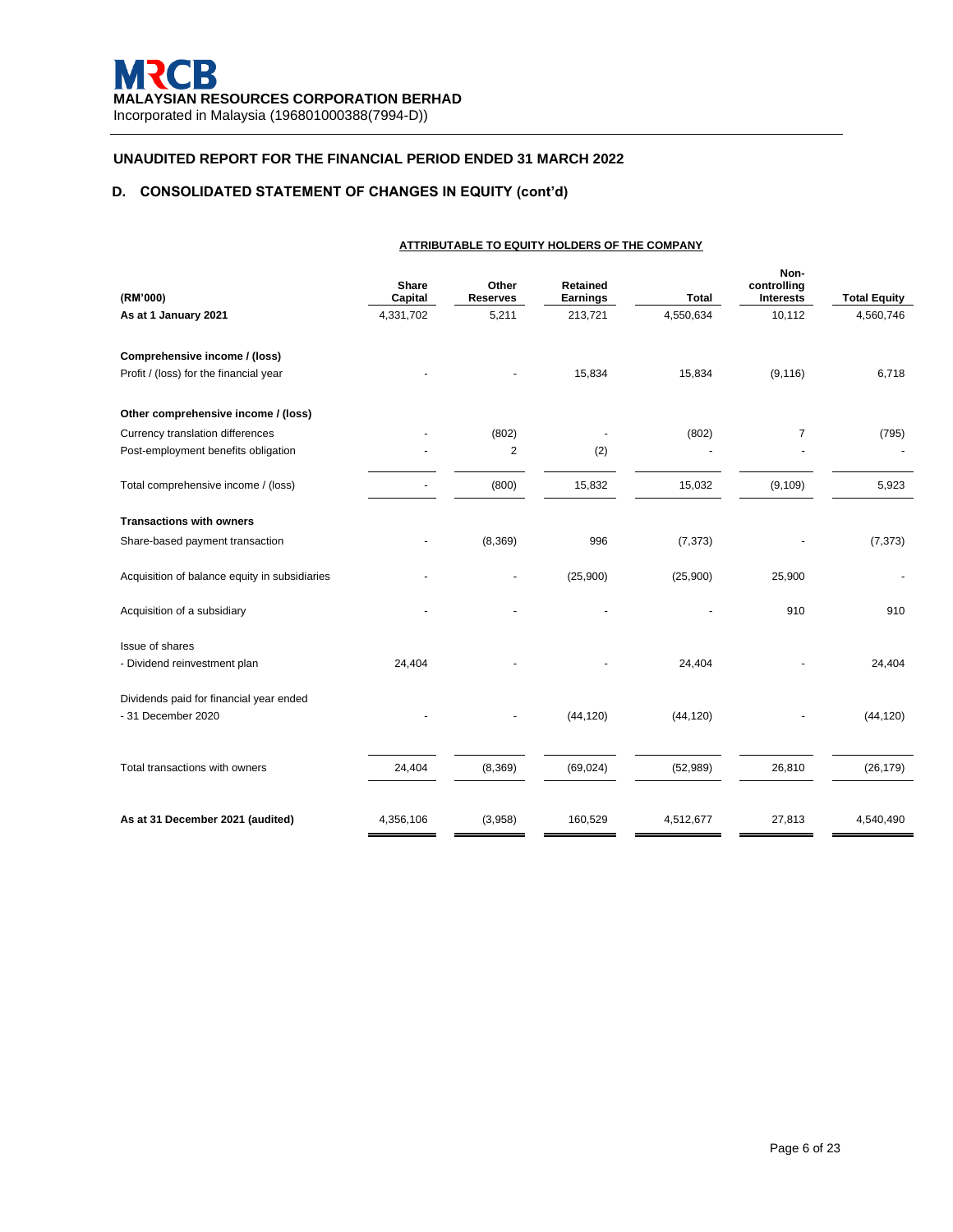## **D. CONSOLIDATED STATEMENT OF CHANGES IN EQUITY (cont'd)**

|                                     | <b>OTHER RESERVES</b>    |                                                          |                                    |                                                 |          |
|-------------------------------------|--------------------------|----------------------------------------------------------|------------------------------------|-------------------------------------------------|----------|
| (RM'000)                            | Other<br><b>Reserves</b> | <b>Currency</b><br><b>Translation</b><br><b>Reserves</b> | Share<br><b>Scheme</b><br>Reserves | Retirement<br><b>Benefit</b><br><b>Reserves</b> | Total    |
| As at 1 January 2021                | 1,666                    | 1,012                                                    | 8,369                              | (5,836)                                         | 5,211    |
| Other comprehensive (loss) / income |                          |                                                          |                                    |                                                 |          |
| Currency translation differences    |                          | (802)                                                    |                                    |                                                 | (802)    |
| Post-employment benefits obligation |                          |                                                          |                                    | $\overline{2}$                                  | 2        |
| Total comprehensive (loss) / income |                          | (802)                                                    |                                    | $\overline{2}$                                  | (800)    |
| <b>Transactions with owners</b>     |                          |                                                          |                                    |                                                 |          |
| Share-based payment transaction     |                          |                                                          | (8, 369)                           |                                                 | (8, 369) |
| Total transactions with owners      |                          |                                                          | (8, 369)                           |                                                 | (8, 369) |
| As at 31 December 2021 (audited)    | 1,666                    | 210                                                      |                                    | (5,834)                                         | (3,958)  |

The condensed Consolidated Statement of Changes in Equity should be read in conjunction with the Annual Financial Report for the year ended 31 December 2021.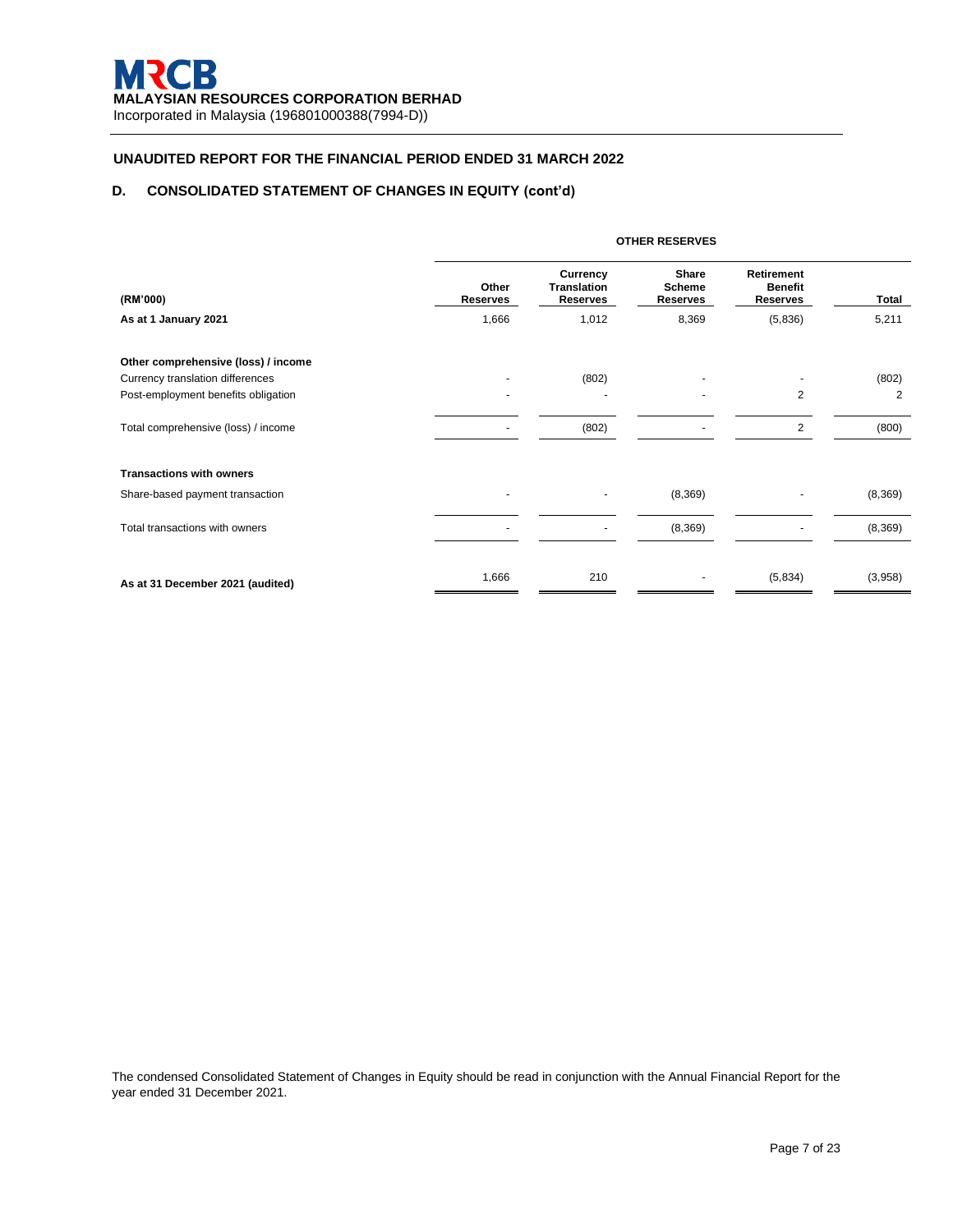## **E. NOTES TO THE REPORT**

## **1. BASIS OF PREPARATION**

This unaudited quarterly financial report has been prepared in accordance with Malaysian Financial Reporting Standards ("MFRS") 134, Interim Financial Reporting, Paragraph 9.22 of the Listing Requirements of Bursa Malaysia Securities Berhad and should be read in conjunction with the Group's financial statements for the financial year ended 31 December 2021.

Below are the applicable new standards and amendments to standards and interpretations which came into effect in the current financial year beginning on 1 January 2022:

- (1) Amendments to MFRS 9 'Fees in the 10% test for derecognition of financial liabilities'
- (2) Amendments to MFRS 3 'Reference to Conceptual Framework'
- (3) Amendments to MFRS 116 'Proceeds before intended use'
- (4) Amendments to MFRS 137 'Onerous contracts—cost of fulfilling a contract'
- (5) Amendments to MFRS 16 'Leases' Illustrative Example 13

The adoption of the above Amendments to the MFRSs does not have any significant effect on the consolidated financial statements of the Group.

### **2. AUDIT REPORT OF THE PRECEDING ANNUAL FINANCIAL STATEMENTS**

The audit report of the Group's preceding annual financial statements was not subject to any qualification.

# **3. SEASONAL OR CYCLICAL FLUCTUATIONS**

The businesses of the Group were not materially affected by any seasonal or cyclical fluctuations during the financial quarter under review. However, the results of the quarter under review were partially affected by the Government mandated restrictions due to the Covid-19 pandemic.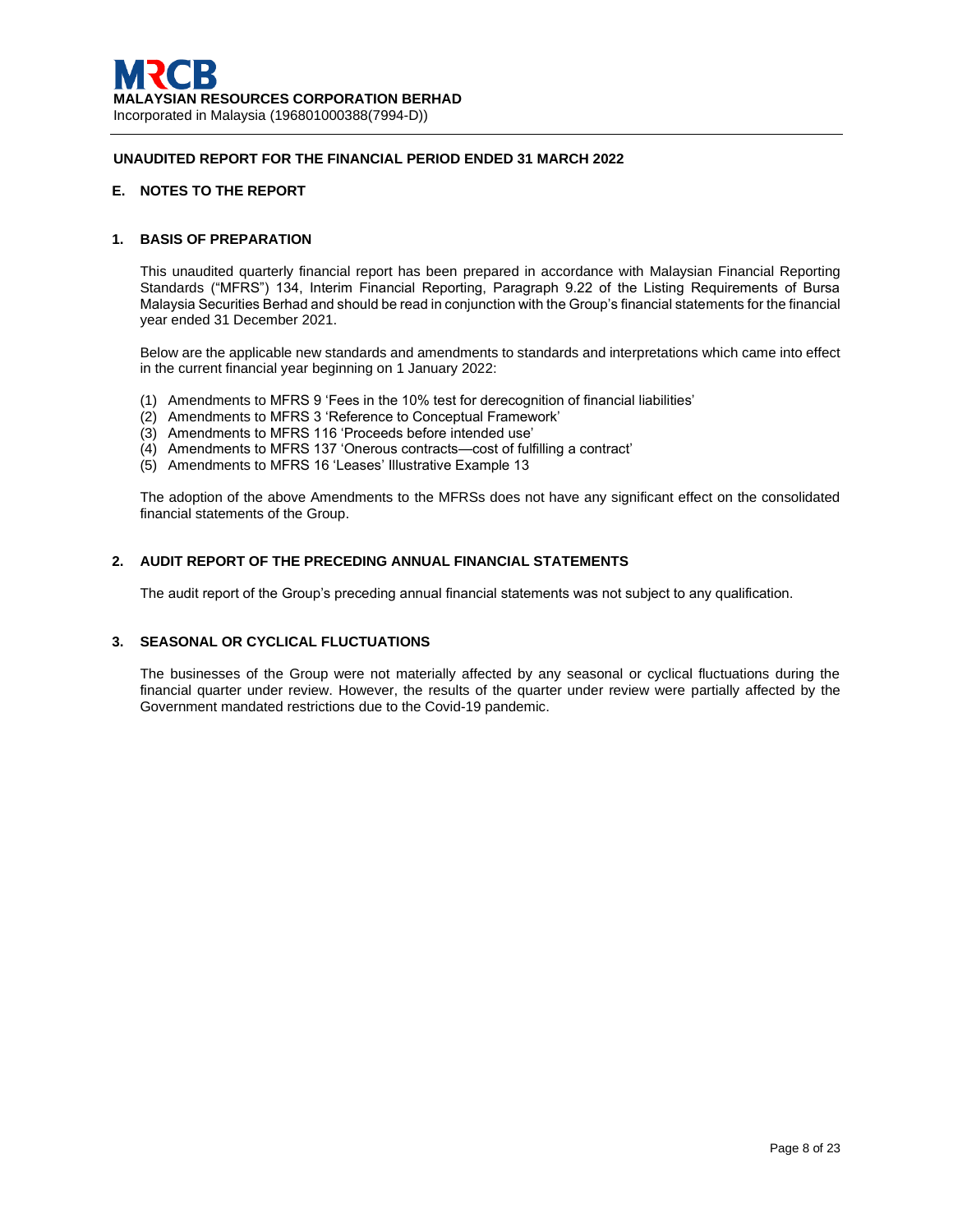## **E. NOTES TO THE REPORT (cont'd)**

## **4. ITEMS OF UNUSUAL NATURE, SIZE OR INCIDENCE**

There were no items of an unusual nature, size or incidence affecting the assets, liabilities, equity, net income or cash flows in the financial quarter under review.

## **5. MATERIAL CHANGES IN ESTIMATES OF AMOUNTS REPORTED**

There were no changes in estimates of amounts reported in the prior financial year that would have a material effect on the results of the financial quarter under review.

## **6. CHANGES IN DEBT AND EQUITY SECURITIES**

The following are the changes in debt securities for the Company subsequent to the financial period ended 31 March 2022:

#### **Borrowings**

Repayment of Sukuk Murabahah:

| <b>Issuance No</b> | <b>Series</b><br>No | <b>Issue Date</b> | <b>Maturity Date</b> | <b>Nominal Value</b> | Tenor |
|--------------------|---------------------|-------------------|----------------------|----------------------|-------|
|                    |                     | <b>April 2021</b> | 13 April 2022        | RM200.000.000        | vear  |

Issuance of Sukuk Murabahah:

| <b>Issuance No</b> | <b>Series No</b> | <b>Issue Date</b> | <b>Maturity Date</b> | <b>Nominal Value</b> | renor |
|--------------------|------------------|-------------------|----------------------|----------------------|-------|
|                    |                  | 13 April 2022     | 14 April 2023        | RM200.000.000        | vear  |

Save as disclosed above, there were no other issuances, cancellations, repurchases, and resale of shares by the Company during the financial quarter under review.

## **7. DIVIDENDS**

The Company paid a first and final single tier dividend in respect of the financial year ended 31 December 2021 of 1.00 sen per ordinary share, amounting to RM44,675,095 on 20 May 2022.

There was no dividend declared or paid by the Company for the financial quarter under review.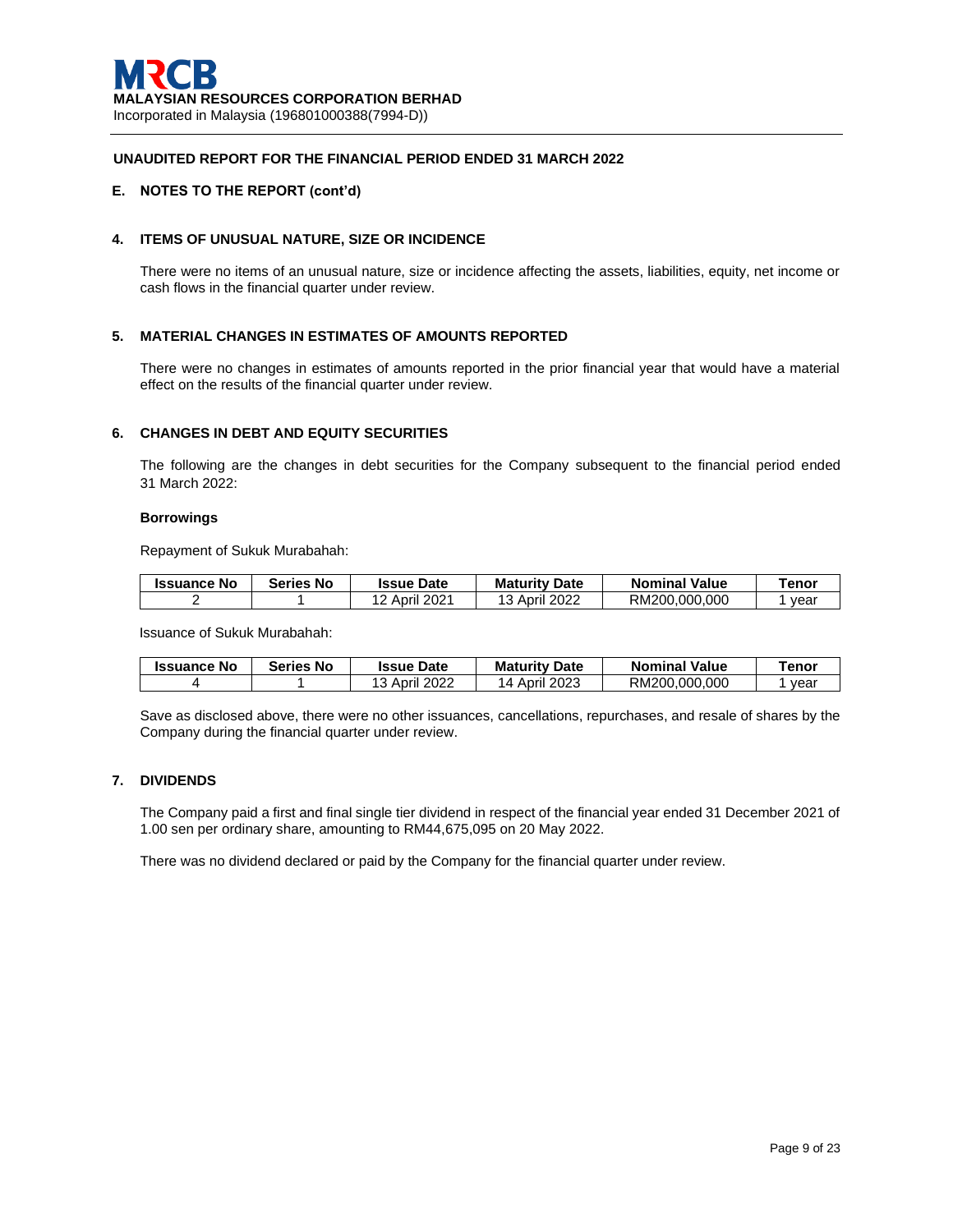# **E. NOTES TO THE REPORT (cont'd)**

### **8. SEGMENTAL REPORTING**

| (RM'000)                                          | <b>Property</b><br><b>Development</b><br>& Investment | Engineering,<br><b>Construction</b><br>& Environment | <b>Facilities</b><br><b>Management</b> | <b>Others</b> | <b>Total</b> |
|---------------------------------------------------|-------------------------------------------------------|------------------------------------------------------|----------------------------------------|---------------|--------------|
| 3 months ended 31.3.2022                          |                                                       |                                                      | & Parking                              |               |              |
| Total revenue                                     | 190,185                                               | 725,364                                              | 10,211                                 | 44,091        | 969,851      |
| Inter-segment revenue                             | (3,589)                                               | (112, 828)                                           | (760)                                  | (41,960)      | (159, 137)   |
| External revenue                                  | 186,596                                               | 612,536                                              | 9,451                                  | 2,131         | 810,714      |
| Segment profit                                    | 21,062                                                | 25,682                                               | 2,183                                  | 2,057         | 50,984       |
| Unallocated corporate expenses                    |                                                       |                                                      |                                        |               | (1,660)      |
| Finance income                                    |                                                       |                                                      |                                        |               | 3,010        |
| Finance costs                                     |                                                       |                                                      |                                        |               | (23, 212)    |
| Share of results of associates and joint ventures | 2,638                                                 | 7                                                    | ۰                                      |               | 2,645        |
| Profit before tax                                 |                                                       |                                                      |                                        |               | 31,767       |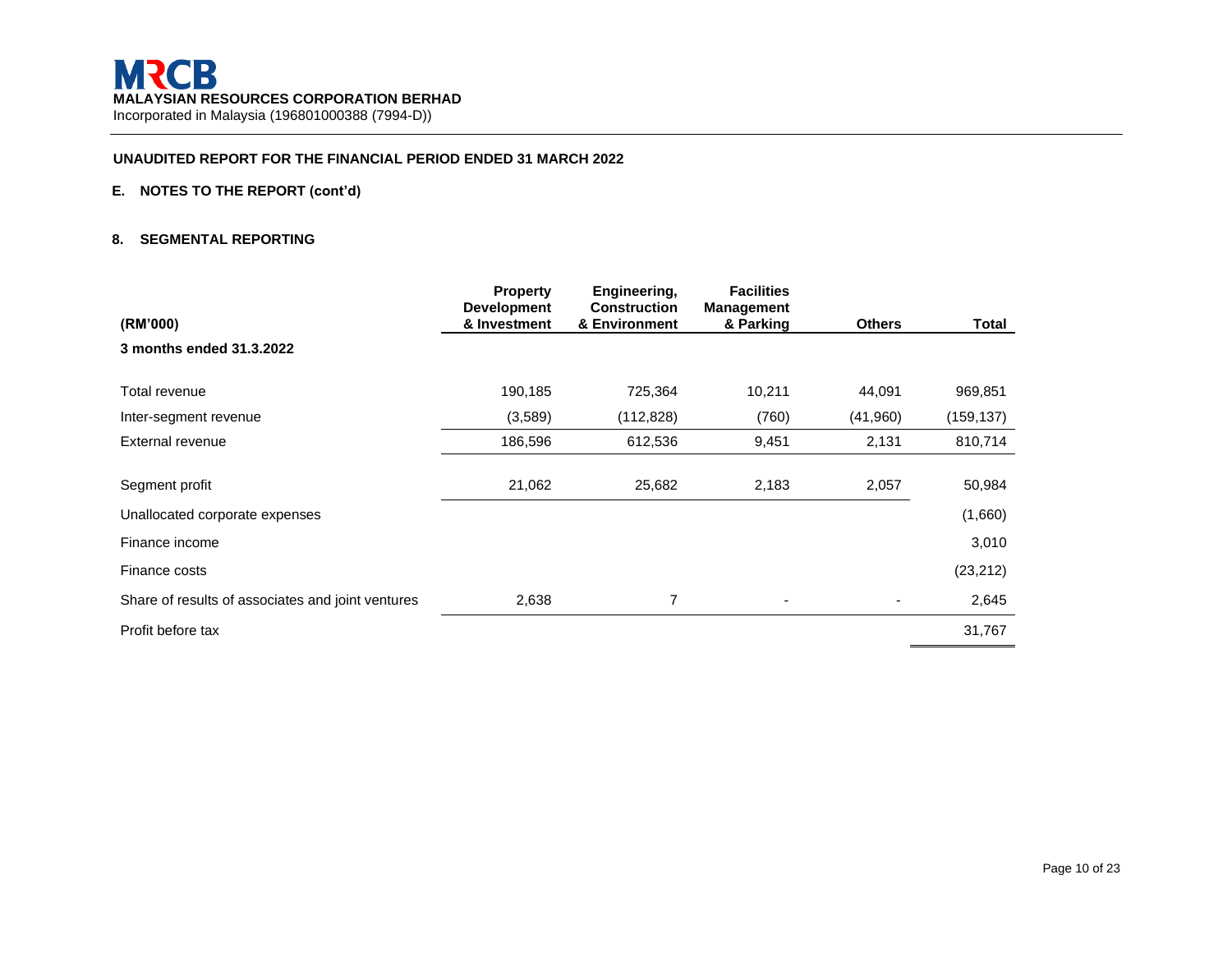# **E. NOTES TO THE REPORT (cont'd)**

## **8. SEGMENTAL REPORTING (cont'd)**

|                                                   | <b>Property</b><br><b>Development</b> | Engineering,<br><b>Construction</b> | <b>Facilities</b><br><b>Management</b> |               |            |
|---------------------------------------------------|---------------------------------------|-------------------------------------|----------------------------------------|---------------|------------|
| (RM'000)                                          | & Investment                          | & Environment                       | & Parking                              | <b>Others</b> | Total      |
| 3 months ended 31.3.2021                          |                                       |                                     |                                        |               |            |
| Total revenue                                     | 139,344                               | 159,792                             | 9,747                                  | 45,308        | 354,191    |
| Inter-segment revenue                             | (7, 182)                              | (75, 358)                           | (857)                                  | (44, 085)     | (127, 482) |
| External revenue                                  | 132,162                               | 84,434                              | 8,890                                  | 1,223         | 226,709    |
| Segment profit/(loss)                             | 13,117                                | (1,645)                             | 433                                    | 4,411         | 16,316     |
| Unallocated corporate expenses                    |                                       |                                     |                                        |               | (5,273)    |
| Finance income                                    |                                       |                                     |                                        |               | 3,828      |
| Finance costs                                     |                                       |                                     |                                        |               | (18, 244)  |
| Share of results of associates and joint ventures | 3,173                                 | 5,914                               | $\overline{\phantom{a}}$               |               | 9,087      |
| Profit before tax                                 |                                       |                                     |                                        |               | 5,714      |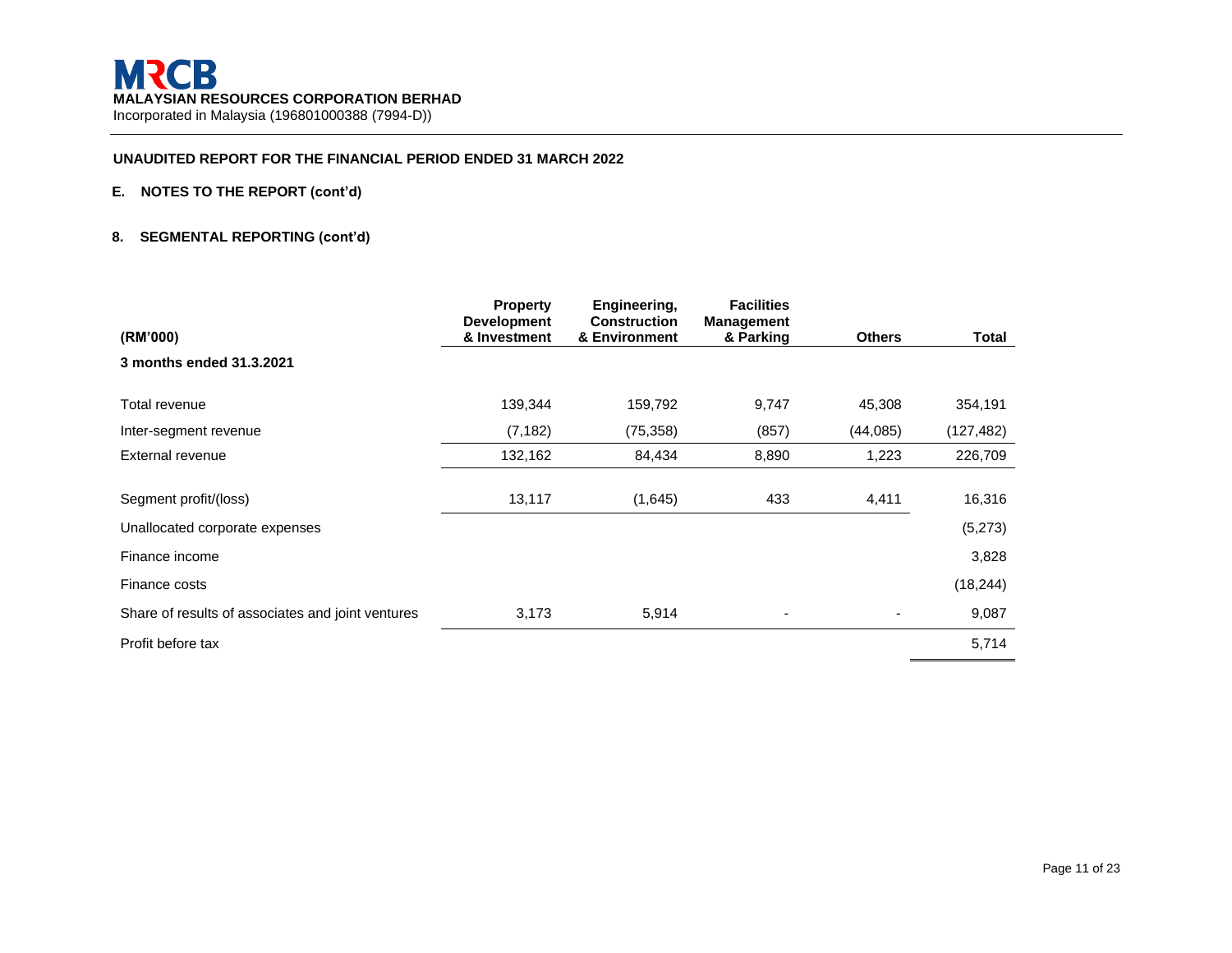### **E. NOTES TO THE REPORT (cont'd)**

## **9. VALUATIONS OF PROPERTY, PLANT & EQUIPMENT**

The Group's property, plant and equipment are stated at cost less accumulated depreciation and accumulated impairment losses, if any.

## **10. MATERIAL EVENTS SUBSEQUENT TO THE FINANCIAL PERIOD**

There was no material event subsequent to the end of the financial quarter ended 31 March 2022 that has not been reflected in this report.

## **11. CHANGES IN THE COMPOSITION OF THE GROUP**

There were no material changes in the composition of the Group for the financial quarter under review.

## **12. CONTINGENT LIABILITIES OR CONTINGENT ASSETS**

|                                                    | As at     | As at      |
|----------------------------------------------------|-----------|------------|
| (RM'000)                                           | 31.3.2022 | 31.12.2021 |
| Performance quarantees extended to third parties * | 951.324   | 972.924    |

 Included in the performance guarantees extended to third parties is an amount of RM31.3 million that had been called on previously by third parties. The Group has instituted injunction proceedings against the third parties. In the Financial Year 2019, the Group and the third parties entered into a Dispute Resolution Agreement whereby the third parties agreed to an interim injunction to preserve the status quo on the performance guarantees pending determination of the dispute between the parties via Arbitration. The Arbitration process has commenced in Financial Year 2021. On this basis, the performance guarantees have not been provided for in the financial statements.

There were no material contingent assets to be disclosed.

### **13. OTHER OPERATING INCOME**

There were no other items of an unusual nature in the other operating income in the financial quarter under review.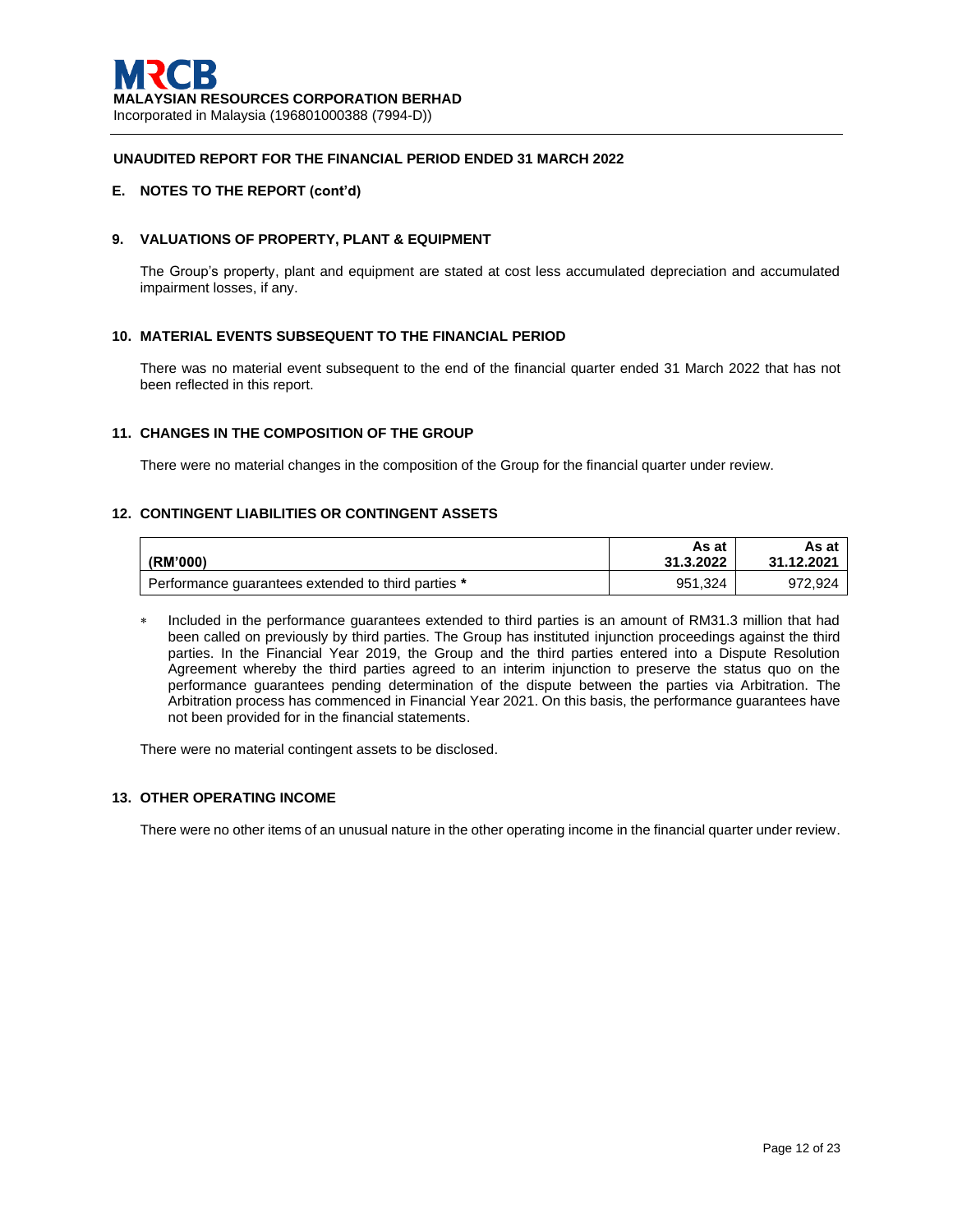# **E. NOTES TO THE REPORT (cont'd)**

# **14. PROFIT FROM OPERATIONS**

Profit from operations was arrived at after (charging)/crediting:

|                                 | <b>3 MONTHS ENDED</b> |           | <b>3 MONTHS ENDED</b> |           |
|---------------------------------|-----------------------|-----------|-----------------------|-----------|
| (RM'000)                        | 31.3.2022             | 31.3.2021 | 31.3.2022             | 31.3.2021 |
| Depreciation of:                |                       |           |                       |           |
| - investment properties         | (3,079)               | (2,978)   | (3,079)               | (2,978)   |
| - property, plant and equipment | (7, 147)              | (4,606)   | (7, 147)              | (4,606)   |
| (Amortisation)/recognition of:  |                       |           |                       |           |
| - order book                    | (984)                 | (642)     | (984)                 | (642)     |
| - right-of-use assets           | (3, 195)              | (4,623)   | (3, 195)              | (4,623)   |
| - government grant              | 284                   | 145       | 284                   | 145       |
| - patent                        | (306)                 | (306)     | (306)                 | (306)     |

## **15. INCOME TAX EXPENSE**

|                                         | <b>3 MONTHS ENDED</b> |           | <b>3 MONTHS ENDED</b> |           |
|-----------------------------------------|-----------------------|-----------|-----------------------|-----------|
| (RM'000)                                | 31.3.2022             | 31.3.2021 | 31.3.2022             | 31.3.2021 |
| In Malaysia<br><b>Current tax</b>       | (17, 257)             | (6, 879)  | (17, 257)             | (6, 879)  |
| Over provision in prior financial years |                       | 664       |                       | 664       |
| Deferred tax                            | (831)                 | 4,409     | (831)                 | 4,409     |
|                                         | (18,088)              | (1,806)   | (18,088)              | (1,806)   |
| Foreign                                 |                       |           |                       |           |
| Current tax                             | (48)                  | (17)      | (48)                  | (17)      |
| Deferred tax                            | 340                   | 33        | 340                   | 33        |
|                                         | (292)                 | 16        | (292)                 | 16        |
| Income tax expense                      | (17,796)              | (1.790)   | (17,796)              | (1,790)   |

The dividend income received from the Group's associate, Sentral REIT is taxable. The computation of the tax for the financial quarter under review has been accounted for accordingly.

The deferred tax was mainly due to the net impact of non-deductible temporary differences, as well as the recognition of unabsorbed tax losses and deductible timing differences as deferred tax assets.

## **16. CORPORATE PROPOSALS**

There were no corporate proposals announced that are yet to be completed at the date of this report.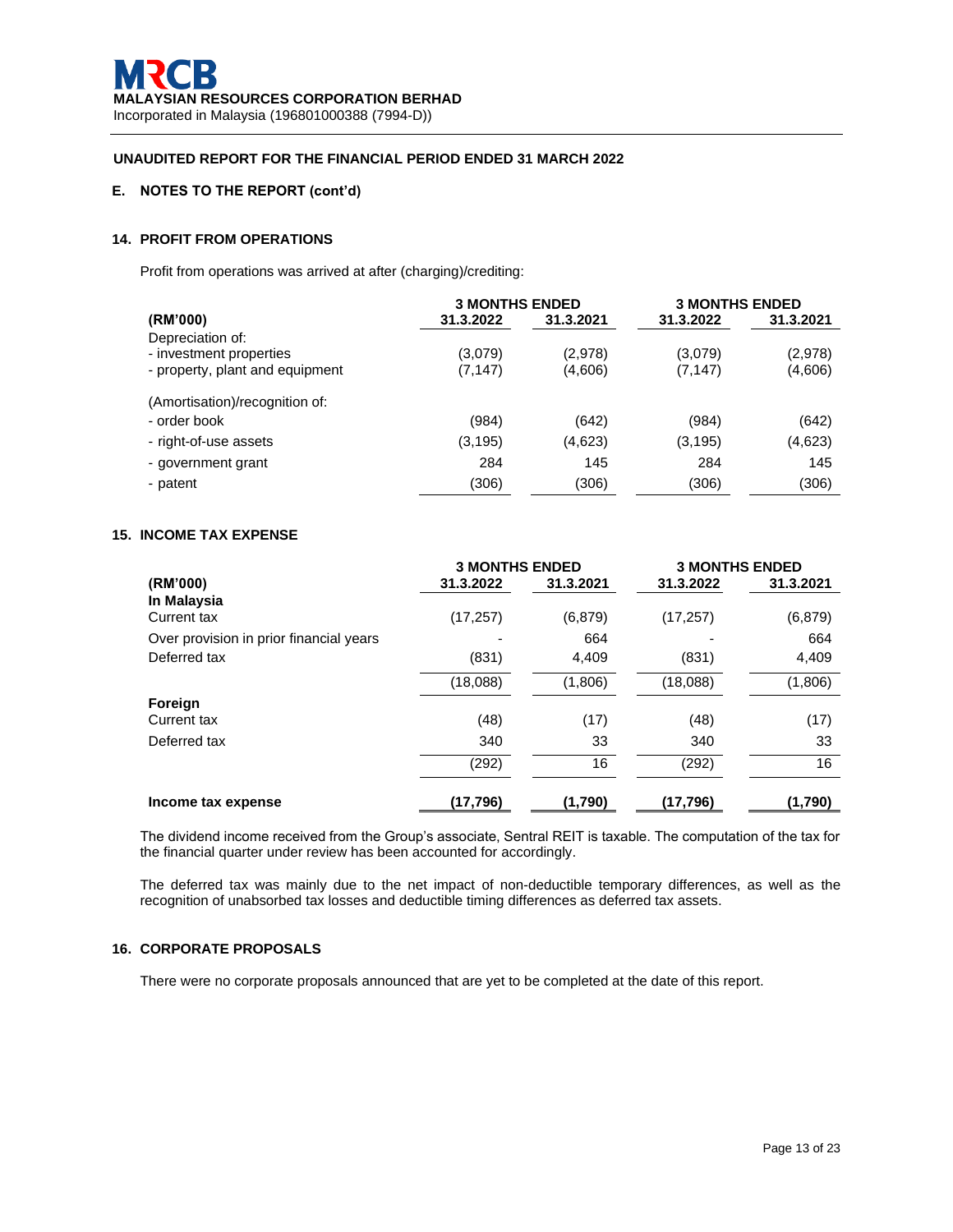## **E. NOTES TO THE REPORT (cont'd)**

### **17. GROUP BORROWINGS**

The tenure of the Group borrowings classified as long and short term were as follows:

| (RM'000)        | Long term | <b>Short term</b> | Total     |
|-----------------|-----------|-------------------|-----------|
| As at 31.3.2022 |           |                   |           |
| Secured         | 1,464,211 | 480,140           | 1,944,351 |
| Unsecured       | -         | 150,000           | 150,000   |
|                 | 1,464,211 | 630,140           | 2,094,351 |
| As at 31.3.2021 |           |                   |           |
| Secured         | 1,229,777 | 448,271           | 1,678,048 |
| Unsecured       | -         | 150,000           | 150,000   |
|                 | 1,229,777 | 598,271           | 1,828,048 |

The net increase of RM266.3 million in the Group's borrowings compared to 31 March 2021 was mainly due to two issuances of Sukuk Murabahah of RM200.0 million on 12 April 2021 and RM600.0 million on 18 October 2021. The proceeds were used for repayment of other project financing and working capital facilities amounting to approximately RM533.7 million.

As at 31 March 2022, the borrowings consisted mainly of:

#### Secured term loans

- (a) Financing facility of RM218.5 million for the Group's working capital;
- (b) Sukuk Murabahah Program totaling RM1,412.1 million, comprising RM1,400.0 million principal and RM8.7 million accrued profits, for the Group's working capital; and
- (c) Other project loans of RM313.7 million for the Group's on-going property development and construction projects.

## Unsecured short-term loans

(d) Short term borrowings of RM150.0 million for the Group's working capital.

The Group's borrowings as at 31 March 2022 were denominated in Ringgit Malaysia. The weighted average interest rate as at 31 March 2022 was 4.21% per annum (31 March 2021: 3.83%).

The Group's Net Gearing as at 31 March 2022 was 0.29 times (31 March 2021: 0.26 times).

#### **18. MATERIAL LITIGATION**

There was no material litigation arising from the Group's operational transactions as at the date of this report.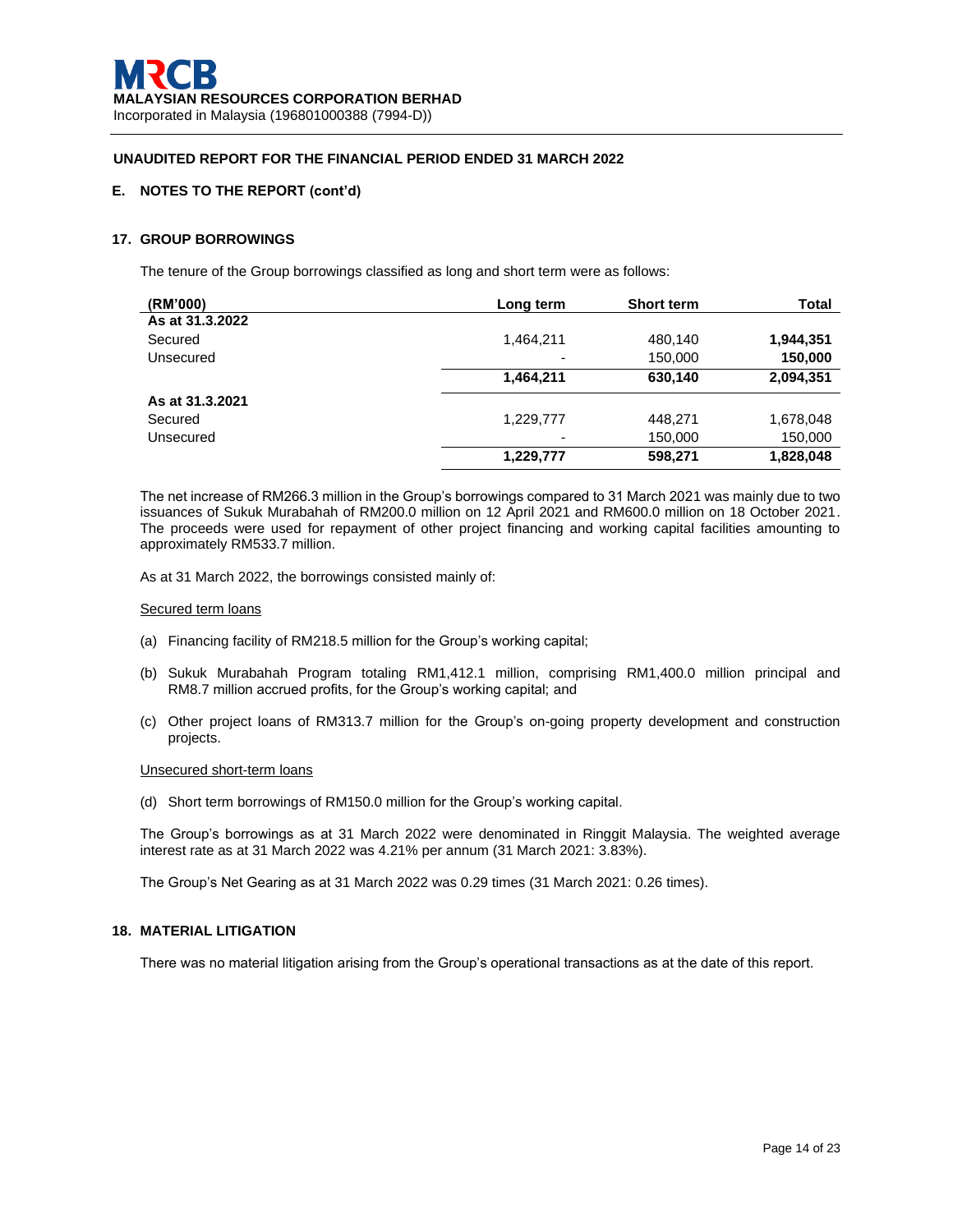## **E. NOTES TO THE REPORT (cont'd)**

|                                                                  | <b>INDIVIDUAL QUARTER</b> |                                          |                 | <b>CUMULATIVE QUARTER</b> |                 |                 |
|------------------------------------------------------------------|---------------------------|------------------------------------------|-----------------|---------------------------|-----------------|-----------------|
|                                                                  |                           | <b>3 MONTHS ENDED</b><br><b>VARIANCE</b> |                 | <b>3 MONTHS ENDED</b>     | <b>VARIANCE</b> |                 |
| (RM'000)                                                         | 31.3.2022                 | 31.3.2021                                | (Value / %)     | 31.3.2022                 | 31.3.2021       | (Value $/$ %)   |
| Revenue                                                          | 810,714                   | 226,709                                  | 584.005<br>258% | 810,714                   | 226,709         | 584,005<br>258% |
| Operating profit                                                 | 52,334                    | 14,871                                   | 37,463<br>252%  | 52,334                    | 14.871          | 37,463<br>252%  |
| Profit before interest and tax                                   | 49.324                    | 11,043                                   | 38,281<br>347%  | 49,324                    | 11.043          | 38,281<br>347%  |
| Profit before tax                                                | 31,767                    | 5,714                                    | 26,053<br>456%  | 31,767                    | 5,714           | 26,053<br>456%  |
| Profit after tax                                                 | 13,971                    | 3,924                                    | 10,047<br>256%  | 13,971                    | 3,924           | 10,047<br>256%  |
| Total profit attributable to<br>equity holders of the<br>Company | 14,033                    | 5,201                                    | 8,832<br>170%   | 14,033                    | 5,201           | 8,832<br>170%   |

## **19. FINANCIAL REVIEW FOR CURRENT QUARTER AND FINANCIAL YEAR TO DATE**

In the financial quarter ended 31 March 2022, the Group recorded revenue and profit before tax of RM810.7 million and RM31.8 million respectively, compared to revenue of RM226.7 million and profit before tax of RM5.7 million recorded in the corresponding period in 2021. The higher revenue and profit before tax was largely due to the consolidation of the LRT3 project company, Setia Utama LRT3 Sdn Bhd ("SULSB"), which took MRCB's ownership to 100% and allowed the Group to recognise 100% of the revenues and profits from the project.

During the first three months of 2022, as the Government announced plans to transition to the endemic phase from the 1 April 2022, construction operations continued to face disruptions from site closures initiated as a precautionary measure when Covid-19 positive cases were detected on sites, lower productivity rates due to caps placed on the percentage of workforce allowed at sites at any given time, restrictions on the type of works that could be carried out, as well as significant disruptions in the supply chain which led to a shortage of workers and essential building materials.

Operating profits were mainly derived from the LRT3 project, which reached physical construction progress of 71% and financial progress of 63% at the end of March 2022, and contributed profit before tax of RM33.5 million in Q1 2022, compared to RM5.9 million in aggregate on an equity accounting basis in the corresponding period in 2021 when it was only 50% owned. Additional contributions also came from the sale of completed unsold inventory and on-going property development projects, namely Sentral Suites in KL Sentral, the 9 Seputeh mixed residential developments in Jalan Klang Lama and Alstonia in Bukit Rahman Putra.

The Group's 27.94% equity owned Sentral REIT and associated company, Sentral REIT Management Sdn Bhd, contributed a combined profit after tax of RM3.9 million to the Group compared with RM4.3 million in the preceding financial quarter ended 31 March 2021.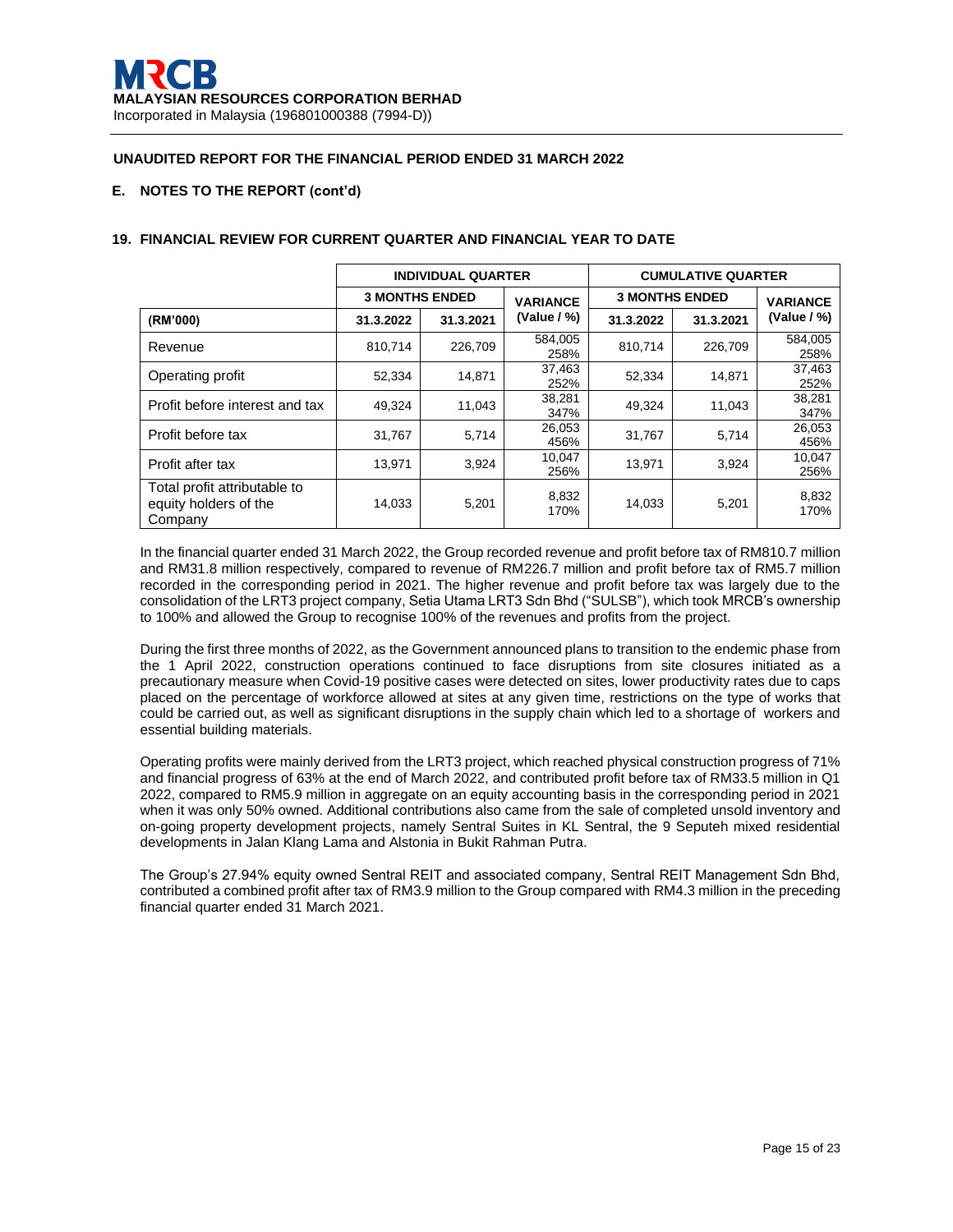## **E. NOTES TO THE REPORT (cont'd)**

## **19. FINANCIAL REVIEW FOR CURRENT QUARTER AND FINANCIAL YEAR TO DATE (cont'd)**

## **Segmental Breakdown of Revenue & Profit/(Loss) – Note 8\***

|                                         | <b>3 MONTHS ENDED</b> |           |           | <b>3 MONTHS ENDED</b> |
|-----------------------------------------|-----------------------|-----------|-----------|-----------------------|
| (RM'000)                                | 31.3.2022             | 31.3.2021 | 31.3.2022 | 31.3.2021             |
| Revenue                                 |                       |           |           |                       |
| Property development & investment       | 186,596               | 132,162   | 186,596   | 132,162               |
| Engineering, construction & environment | 612,536               | 84,434    | 612,536   | 84,434                |
| Facilities management & parking         | 9,451                 | 8,890     | 9,451     | 8,890                 |
| <b>Others</b>                           | 2,131                 | 1,223     | 2,131     | 1,223                 |
|                                         | 810,714               | 226,709   | 810,714   | 226,709               |
|                                         | <b>3 MONTHS ENDED</b> |           |           | <b>3 MONTHS ENDED</b> |
| (RM'000)                                | 31.3.2022             | 31.3.2021 | 31.3.2022 | 31.3.2021             |
| Profit/(loss)                           |                       |           |           |                       |
| Property development & investment       | 21,062                | 13,117    | 21,062    | 13,117                |
| Engineering, construction & environment | 25,682                | (1,645)   | 25,682    | (1,645)               |
| Facilities management & parking         | 2,183                 | 433       | 2,183     | 433                   |
| <b>Others</b>                           | 2,057                 | 4,411     | 2,057     | 4,411                 |
|                                         | 50,984                | 16,316    | 50,984    | 16,316                |

\* Profit/(loss) before unallocated corporate expenses, finance costs and income and share of associates & joint ventures results.

The revenue and profit of the Group was mainly attributable to the two core operating segments below:

#### **(i) Property Development & Investment**

The Property Development & Investment Division recorded revenue of RM186.6 million in the first three months of 2022. The 41% increase was largely due to improved conditions compared to the corresponding period in 2021, which was impacted by the Conditional Movement Control Order and mandated lockdowns, the closure of foreign borders and construction site closures that affected construction progress; as well as the recognition of spillover revenue in Q1 2022 for sales that were made in late 2021 during the Home Ownership Campaign that ended on 31 December 2021.

The main revenue contributors were the Group's on-going property development projects, namely Sentral Suites in KL Sentral, the 9 Seputeh mixed residential development in Jalan Klang Lama and Alstonia in Bukit Rahman Putra. Recurring rental income from the Group's investment properties, such as Celcom Tower in PJ Sentral Garden City, also contributed to the revenue recognised by the Division.

The Division also saw a 61% increase in operating profit in Q1 2022, largely as a result of its on-going property development projects achieving higher construction progress. As at 31 March 2022, two of the Group's largest property development projects, Sentral Suites and TRIA 9 Seputeh, reached construction progress of 68% and 69% respectively, and will continue to contribute revenue and profits as construction progresses.

The Group's 27.94% equity owned Sentral REIT and associated company, Sentral REIT Management Sdn Bhd, contributed a combined profit after tax of RM3.9 million to the Group compared with RM4.3 million in the preceding financial quarter ended 31 March 2021.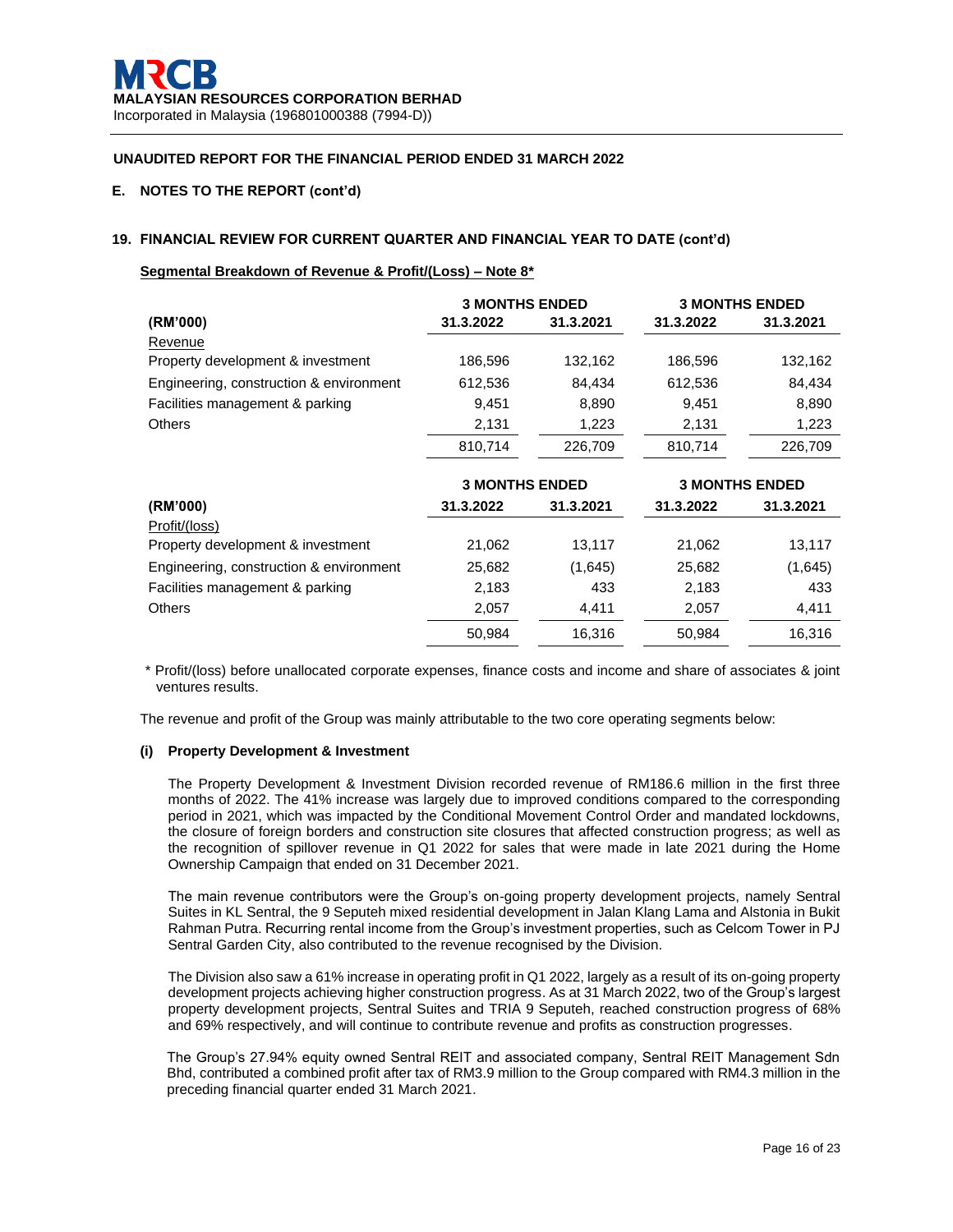### **E. NOTES TO THE REPORT (cont'd)**

## **19. FINANCIAL REVIEW FOR CURRENT QUARTER AND FINANCIAL YEAR TO DATE (cont'd)**

#### **(i) Engineering, Construction & Environment**

The Engineering, Construction & Environment Division recorded Revenue of RM612.5 million in the financial period ended 31 March 2022 compared to RM84.4 million in the corresponding period. The increase was mainly due to the LRT3 project undertaken by the Group's wholly-owned subsidiary SULSB.

Apart from the LRT3 project, the Division's revenue was also contributed by the construction progress of the EPF Headquarters at Kwasa Damansara, Damansara-Shah Alam Elevated Highway Package CB2 ("DASH"), Mass Rapid Transit 2 Package V210 ("MRT2"), Sungai Besi-Ulu Kelang Elevated Expressway Package CA2 ("SUKE") and the PR1MA Brickfields Project.

The Division's operating profit of RM25.7 million in Q1 2022 was also largely due to the LRT3 project, which reached physical construction progress of 71% and financial progress of 63% as at 31 March 2022.

## **20. FINANCIAL REVIEW FOR THE QUARTER UNDER REVIEW COMPARED WITH THE IMMEDIATE PRECEDING QUARTER**

|                                                               | <b>CURRENT</b><br><b>QUARTER</b> | <b>IMMEDIATE</b><br><b>PRECEDING</b><br><b>QUARTER</b> | <b>VARIANCE</b><br>(Value $/$ %) |
|---------------------------------------------------------------|----------------------------------|--------------------------------------------------------|----------------------------------|
| (RM'000)                                                      | 31/3/2022                        | 31/12/2021                                             |                                  |
| Revenue                                                       | 810,714                          | 858,113                                                | (47,399) / (6%)                  |
| Operating profit                                              | 52,334                           | 149,000                                                | (96,666) / (65%)                 |
| Profit before interest and tax                                | 49,324                           | 149,116                                                | (99,792) / (67%)                 |
| Profit before tax                                             | 31,767                           | 123,910                                                | (92,143) / (74%)                 |
| Profit after tax                                              | 13,971                           | 74,454                                                 | $(60, 483) / (81\%)$             |
| Total profit attributable to equity holders<br>of the Company | 14,033                           | 75,205                                                 | $(61, 172) / (81\%)$             |

The Group recorded revenue and profit before taxation of RM810.7 million and RM31.8 million respectively, in the quarter ended 31 March 2022, compared to revenue of RM858.1 million and profit before taxation of RM123.9 million recorded in the preceding quarter ended 31 December 2021. The higher revenue recorded in the preceding quarter was mainly due to the higher revenue contributed by the LRT3 project compared to the current quarter, whilst higher profit was also recorded in the preceding quarter as a result of the RM123.7 million gain recognised under Other Operating Income in relation to 661.3 acres of land injected into MRCB's 100% owned subsidiary, Seri Iskandar Development Corporation Sdn Bhd ("SIDEC").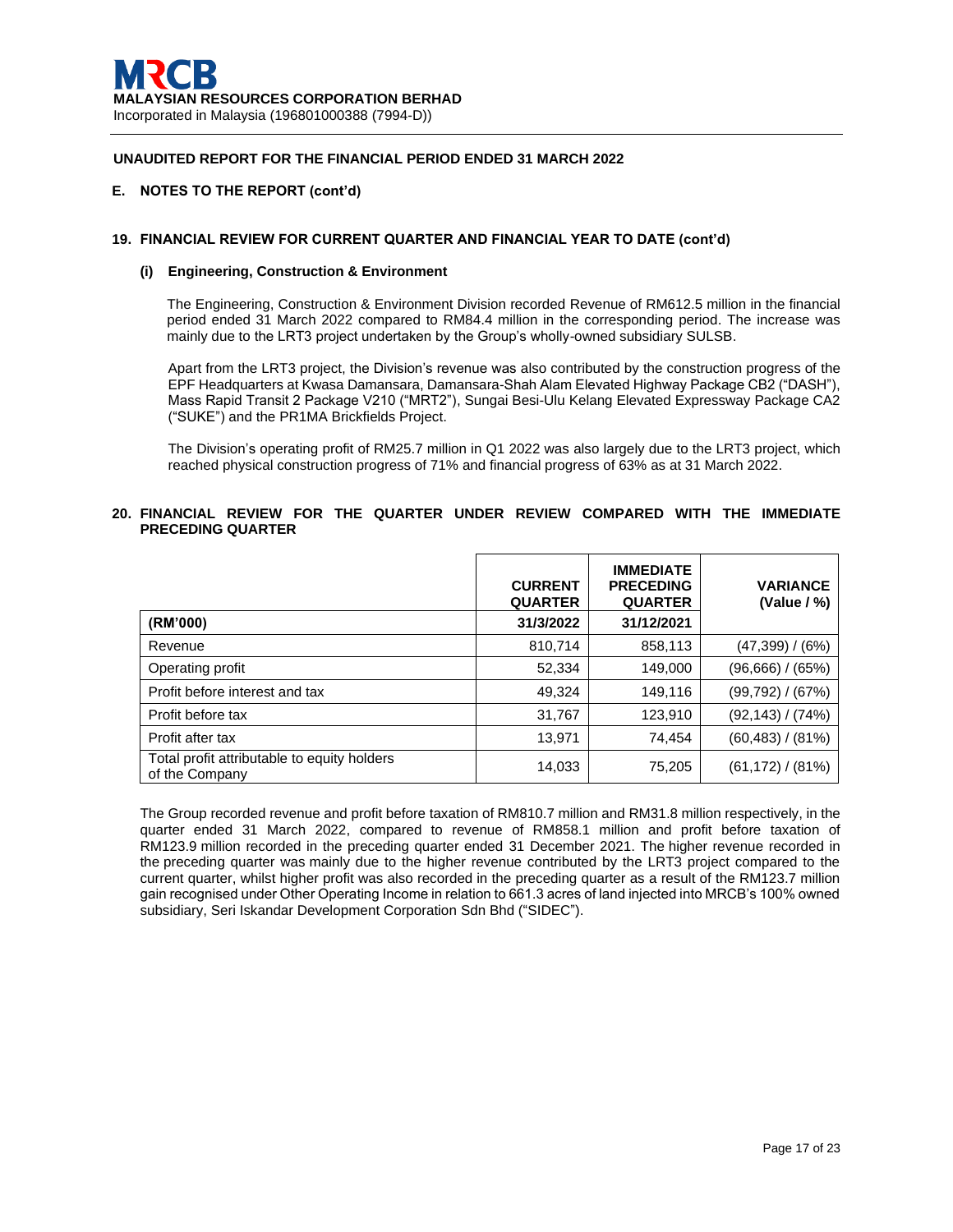## **E. NOTES TO THE REPORT (cont'd)**

### **21. PROSPECTS**

The Group's major source of revenue and operating profits come from its Property Development & Investment and Engineering, Construction & Environment divisions.

## **(i) Property Development & Investment**

As at 31 March 2022, the Group's Property Development & Investment Division sold RM22.9 million worth of properties from its on-going developments.

Of the Group's residential projects currently in development, Sentral Suites has achieved a sales rate of 84%, TRIA in 9 Seputeh has achieved a sales rate of 47% and Alstonia in Bukit Rahman Putra a sales rate of 35%. The Division will continue to focus its marketing efforts on its residential development projects, namely Sentral Suites in KL Sentral (GDV: RM1,535 million), TRIA in 9 Seputeh (GDV: RM939 million) and Alstonia in Bukit Rahman Putra (GDV: RM248 million), as well as the remaining completed unsold units in VIVO Residences in 9 Seputeh, Kalista Park Homes in Bukit Rahman Putra, and the remaining 4 units at 1060 Carnegie in Melbourne, Australia. Of the Group's completed developments, as at 31 March 2022, VIVO Residences in 9 Seputeh had achieved a sales rate of 84% and Kalista in Bukit Rahman Putra 85%. In Melbourne, while 2 units were sold in Q1 2022, only 1 unit achieved financial settlement resulting in a total of 171 units having achieved financial settlement as at 31 March 2022, out of a total of 176 units available for sale.

Revenue and operating profit in the Property Development & Investment Division will continue to be progressively recognised in line with construction progress in 2022 and beyond. Sentral Suites and TRIA have both reached 68% and 69% construction progress respectively, while Alstonia has reached 33% construction progress as at 31 March 2022, and these three developments will continue to contribute revenue and profits as construction progresses.

The Company's immediate priorities in 2022 remain on enhancing cashflow by monetising its inventory of unsold completed stock, which stood at RM349.7 million on 31 March 2022, and looks forward to improved sales from foreign buyers with the opening of borders, particularly for our VIVO 9 Seputeh development and St Regis units.

In the meantime, the Group will continue to closely monitor conditions in the broader economy and property market, revising its strategies and financial targets accordingly, including reviewing its future launches if conditions dictate.

With interests in 1,007.91 acres of urban land with a GDV of RM33 billion, the Group has a sustainable supply of long-term land for future projects. The Division has cumulative unbilled sales of RM818.3 million, which will be recognised progressively over the construction period of the development projects:

| <b>On-going Property Development</b> | % Construction Progress | <b>Unbilled Sales (RM'Mil)</b> |
|--------------------------------------|-------------------------|--------------------------------|
| <b>Projects</b>                      |                         |                                |
| <b>Sentral Suites</b>                | 68%                     | 548.7                          |
| TRIA, 9 Seputeh                      | 69%                     | 211.8                          |
| Alstonia, Bukit Rahman Putra         | 33%                     | 46.3                           |
| Amaryllis, SIDEC                     | 36%                     | 11.5                           |
| <b>TOTAL</b>                         |                         | 818.3                          |

The Division will continue to earn a relatively stable income stream from its remaining investment property from Celcom Tower, as well as its 27.94% interest in Sentral REIT.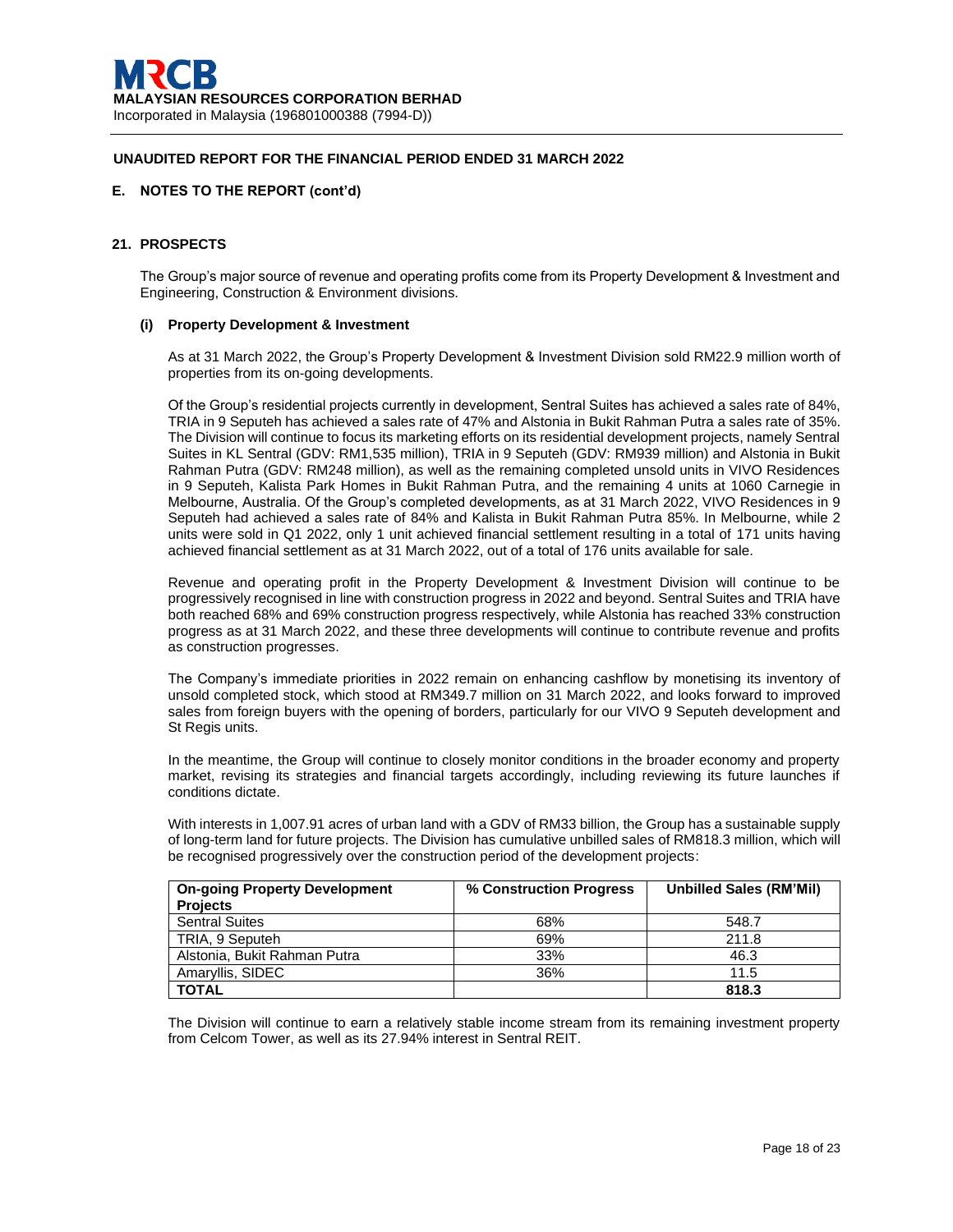## **E. NOTES TO THE REPORT (cont'd)**

## **21. PROSPECTS (cont'd)**

#### **(ii) Engineering, Construction & Environment**

The Engineering, Construction & Environment Division's long-term external client order book expanded by RM5.6 billion following the acquisition of the LRT3 project joint venture company SULSB to RM27.3 billion at the end of 2021. The Division has begun to recognise 100% of the revenues and profits from SULSB and will do so for the remainder of the project, which is due to be completed in 2024. As at 31 March 2022, the project has achieved physical construction progress of 71% and financial progress of 63%.

The Engineering, Construction & Environment Division continues to actively tender for more infrastructure contracting projects to replenish its order book, but there have been very few new large infrastructure construction projects put out to tender. The Division's open tenders stood at RM370 million as at 31 March 2022, after many previous project tenders were indefinitely postponed due to the pandemic. As at 31 March 2022, the external client order book stood at RM27.3 billion, while the unbilled portion was RM18.5 billion. This long-term orderbook will ensure that the Division has a steady pipeline of contracts to sustain its business over the very long term. While the Group's DASH, SUKE and MRT2 construction packages are nearing completion and a significant portion of its current jobs are "in-house" construction projects for the Property Development & Investment Division, where the revenue earned is eliminated at Group consolidation, MRCB is looking forward to continue to tender for any large infrastructure projects such as the upcoming MRT3 project.

| <b>Major Construction Projects</b> | <b>Contract Value (RM' Mil)</b> | % Completion* |
|------------------------------------|---------------------------------|---------------|
| LRT <sub>3</sub>                   | 11,372                          | 63%           |
| <b>Bukit Jalil Sentral</b>         | 10,957                          | 0%            |
| Kwasa Utama C8                     | 3,093                           | 83%**         |
| MRT2 Package V210                  | 497                             | 91%           |
| <b>PR1MA Brickfields</b>           | 276                             | 25%           |
| <b>DASH</b>                        | 400                             | 89%           |
| <b>SUKE</b>                        | 317                             | 71%           |
| <b>Others</b>                      | 373                             |               |
| <b>Total</b>                       | 27,285                          |               |

\* Denotes financial progress.

\*\* Refers only to the portion that has been awarded and is on-going. The remaining RM2.5 billion of the total contract value has not yet been awarded.

## **22. VARIANCE ON FORECAST PROFIT/PROFIT GUARANTEE**

Not applicable.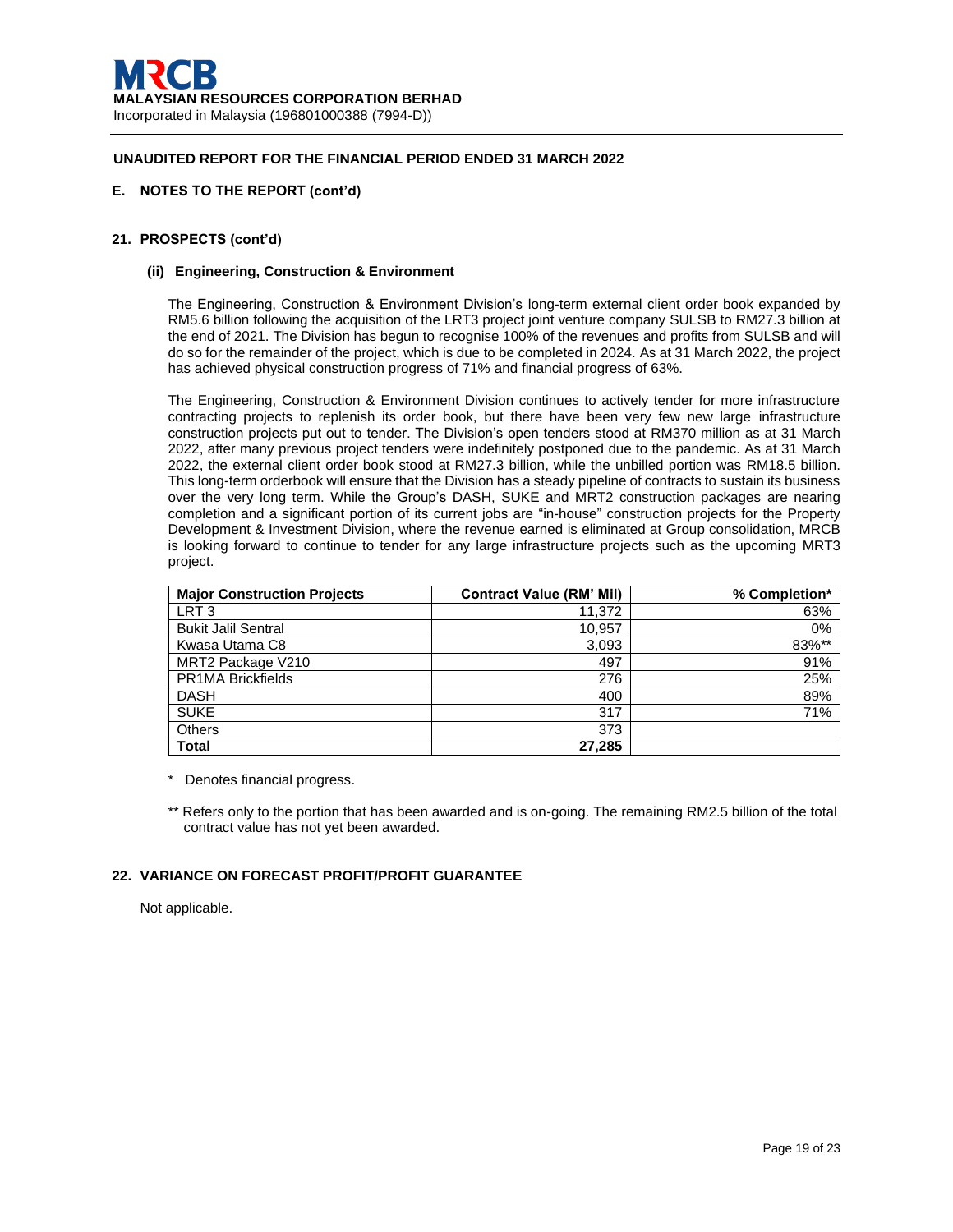# **E. NOTES TO THE REPORT (cont'd)**

## **23. EARNINGS PER SHARE (EPS) (cont'd)**

### **Basic EPS**

The basic EPS is calculated by dividing the net loss in the financial period by the weighted average number of shares in issue during the financial period.

|                                                                                          | <b>3 MONTHS ENDED</b> |           | <b>3 MONTHS ENDED</b> |           |
|------------------------------------------------------------------------------------------|-----------------------|-----------|-----------------------|-----------|
|                                                                                          | 31.3.2022             | 31.3.2021 | 31.3.2022             | 31.3.2021 |
| Net profit for the financial period attributable<br>to the owners of the parent (RM'000) | 14.033                | 5.201     | 14.033                | 5,201     |
| Weighted average number of ordinary<br>shares in issue ('000)                            | 4.467.510             | 4.412.046 | 4.467.510             | 4.412.046 |
| Basic EPS (sen)                                                                          | 0.31                  | 0.12      | 0.31                  | 0.12      |

## **Diluted EPS**

The diluted EPS is calculated by dividing the net profit in the financial period by the adjusted weighted average number of shares in issue during the financial period.

|                                                                                                          | <b>3 MONTHS ENDED</b> |           | <b>3 MONTHS ENDED</b> |           |
|----------------------------------------------------------------------------------------------------------|-----------------------|-----------|-----------------------|-----------|
|                                                                                                          | 31.3.2022             | 31.3.2021 | 31.3.2022             | 31.3.2021 |
| Net profit for the financial period attributable<br>to the owners of the parent (RM'000)                 | 14,033                | 5,201     | 14,033                | 5,201     |
| Weighted average number of ordinary<br>shares in issue ('000)                                            | 4.467.510             | 4.412.046 | 4.467.510             | 4,412,046 |
| Adjustment for warrants B ('000)<br>$\overline{a}$                                                       |                       |           |                       |           |
| Adjustment for ordinary shares not yet<br>$\overline{a}$<br>granted under Restricted Share Plan<br>(000) |                       | 11.301    |                       | 11.301    |
|                                                                                                          | 4,467,510             | 4,423,347 | 4.467.510             | 4,423,347 |
| Diluted EPS (sen)                                                                                        | 0.31                  | 0.12      | 0.31                  | 0.12      |

Warrants B were not included in the calculation for the financial period under review because the fair value of the issued ordinary shares as at 31 March 2022 was lower than warrant B's exercise price. Accordingly, there is no bonus element in the outstanding shares for the purpose of computing the dilution.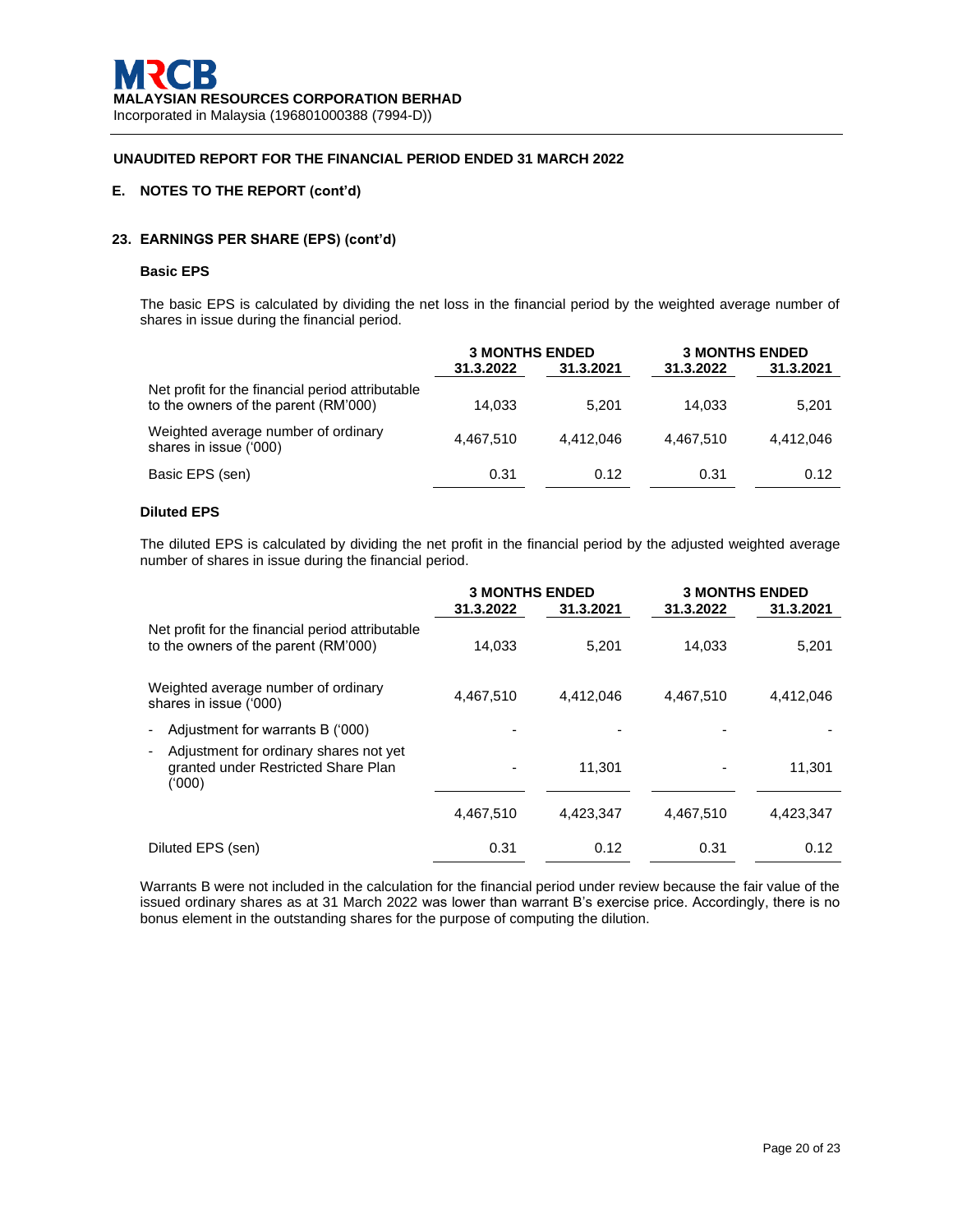## **E. NOTES TO THE REPORT (cont'd)**

## **24. TRADE RECEIVABLES**

#### Exposure to credit risk, credit quality and collateral

Given the varied nature of the Group's customer base, the following analysis of trade receivables by type of customers are considered the most appropriate disclosure of credit concentration.

| (RM'000)                                                                                                    | As at<br>31.3.2022 | As at<br>31.12.2021 |
|-------------------------------------------------------------------------------------------------------------|--------------------|---------------------|
| Property development                                                                                        | 124,201            | 115,534             |
| Property investment                                                                                         | 25,228             | 22,846              |
| Engineering, construction & environment                                                                     | 837,915            | 909,619             |
| Facilities management & parking                                                                             | 4,278              | 4,560               |
| <b>Others</b>                                                                                               | 2,848              | 2,848               |
|                                                                                                             | 994.470            | 1,055,407           |
| Retention sums for contracts included in trade receivables<br>under engineering, construction & environment | 671,003            | 688,329             |

#### Impairment losses

(a) Property development

Generally, property units sold are progressively invoiced and settled by end-buyers' financiers posing minimal credit risk. The Group experiences a low risk of default from its property development activities as sales of development units are made to a large number of property purchasers with end financing facilities from reputable end-financiers, and the ownership and rights to the properties revert to the Group in the event of default. In view of that, the Group has not recognised any further impairment losses in respect of trade receivables arising from its property development.

(b) Engineering, construction & environment

The Group is exposed to significant concentration of credit risk to a few customers, mainly consisting of Government-linked Companies ("GLCs"). The expected credit loss rate on the amounts outstanding from GLCs are determined subsequent to considering the capacity of the GLCs in meeting their contractual cash flow obligations in the near term and the economic and business conditions in the longer term.

The closing allowances for trade receivables of the engineering, construction and environmental segment as at 31 March 2022 was RM49.3 million (31 December 2021: RM49.3 m).

(c) Property investment and facilities management & parking

The Group applies MFRS 9 'Financial Instruments' simplified approach to measure expected credit losses which uses a lifetime expected loss allowance for trade receivables in its property investment and facilities management & parking segments.

To measure the expected credit losses, trade receivables have been grouped based on shared credit risk characteristics and the days past due.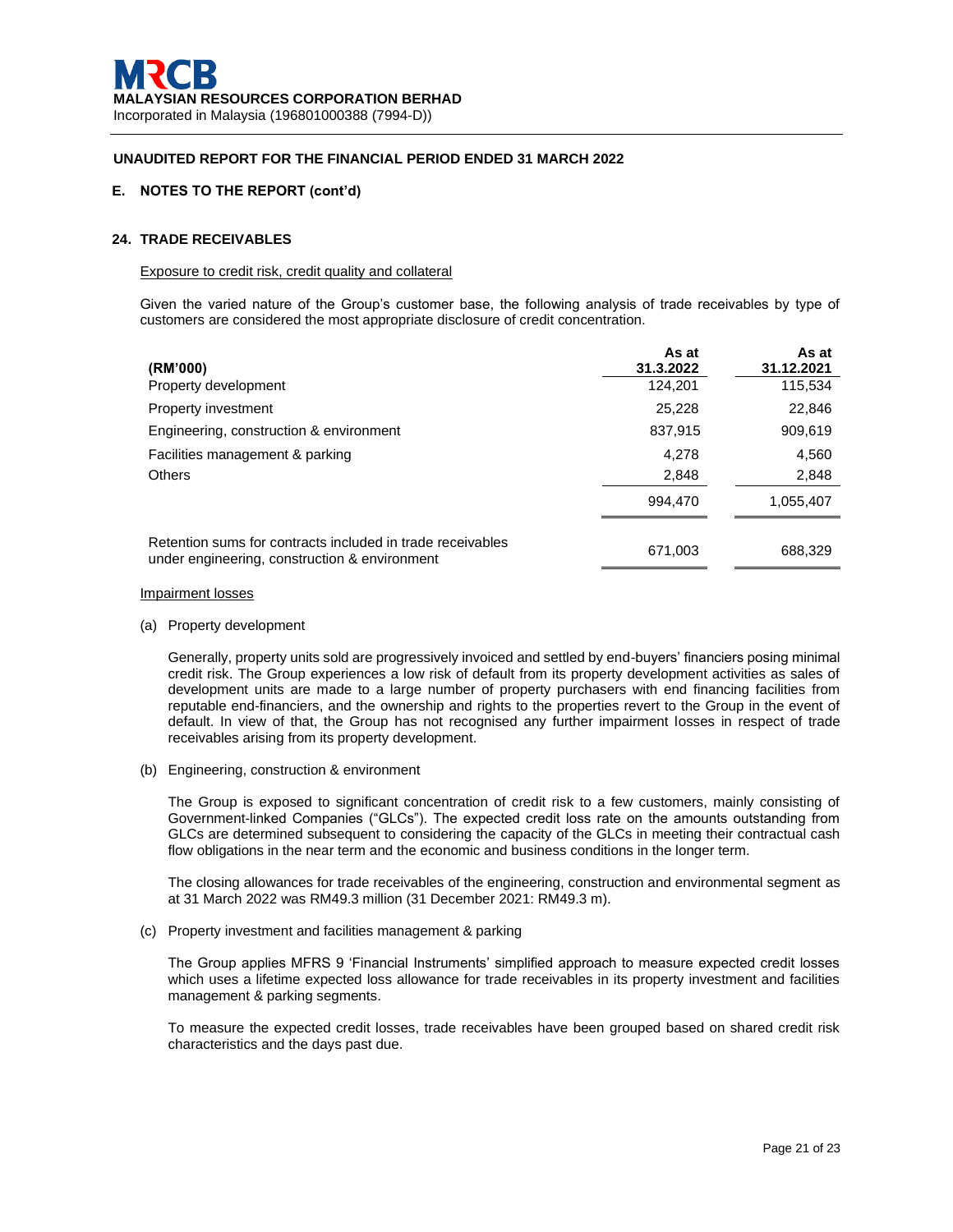## **E. NOTES TO THE REPORT (cont'd)**

# **24. TRADE RECEIVABLES (cont'd)**

#### Impairment losses (cont'd)

(c) Property investment and facilities management & parking (cont'd)

The loss allowances as at 31 March 2022 and 31 December 2021 were determined as follows for trade receivables in the property investment and facilities management & parking segments:

The ageing of trade receivables of the Group arising from the property investment and facilities management & parking segments as at the end of the financial quarter under review were as follows:

|                                    | <b>Gross</b><br>(RM'000) | <b>Individual</b><br>impairment<br>(RM'000) | <b>Expected</b><br>loss rate<br>$(\%)$ | <b>Collective</b><br>impairment<br>(RM'000) | <b>Net</b><br>(RM'000) |
|------------------------------------|--------------------------|---------------------------------------------|----------------------------------------|---------------------------------------------|------------------------|
| 31.3.2022                          |                          |                                             |                                        |                                             |                        |
| Not past due                       | 602                      |                                             |                                        |                                             | 602                    |
| Past due                           |                          |                                             |                                        |                                             |                        |
| - less than three months           | 4,037                    |                                             |                                        |                                             | 4,037                  |
| - between three to<br>six months   | 352                      | (330)                                       |                                        |                                             | 22                     |
| between six months<br>and one year | 4,834                    | (594)                                       |                                        |                                             | 4,240                  |
| - more than one year               | 19,681                   | (12, 452)                                   |                                        |                                             | 7,229                  |
|                                    | 29,506                   | (13, 376)                                   |                                        |                                             | 16,130                 |
| 31.12.2021                         |                          |                                             |                                        |                                             |                        |
| Not past due                       | 512                      |                                             |                                        |                                             | 512                    |
| Past due                           |                          |                                             |                                        |                                             |                        |
| - less than three months           | 4,277                    | (201)                                       |                                        |                                             | 4,076                  |
| between three to<br>six months     | 4,100                    | (381)                                       |                                        |                                             | 3719                   |
| between six months<br>and one year | 4,503                    | (568)                                       |                                        |                                             | 3,935                  |
| - more than one year               | 14,014                   | (12, 220)                                   |                                        |                                             | 1,794                  |
|                                    | 27,406                   | (13, 370)                                   |                                        |                                             | 14,036                 |